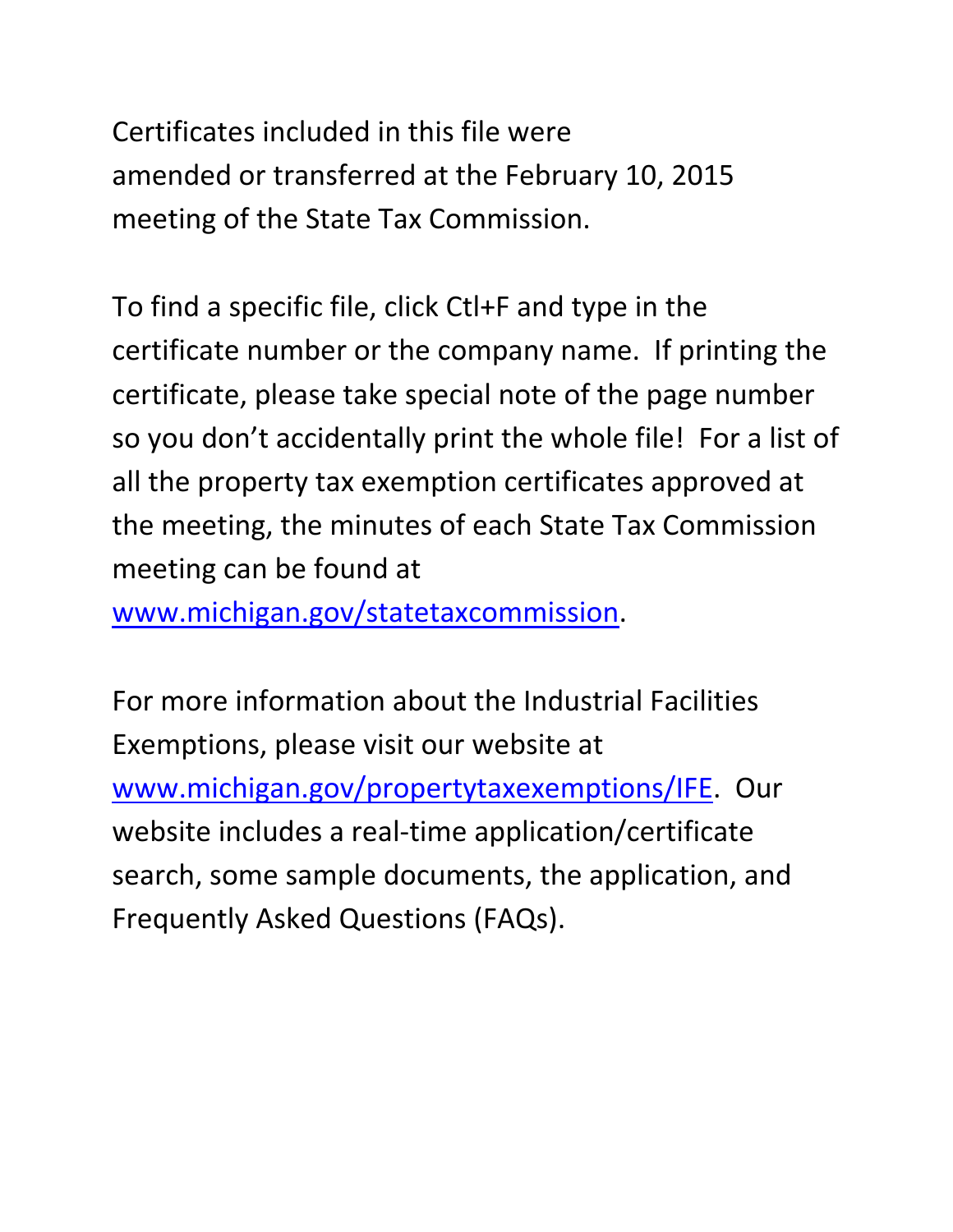

R. KEVIN CLINTON STATE TREASURER

February 18, 2015

Gregory A. Hoffbauer AK Steel Corporation 9227 Centre Pointe Drice West Chester Twp., OH 45069

RICK SNYDER GOVERNOR

Dear Sir/Madam:

Pursuant to the requirements of Public Act 198 of 1974, as amended, the State Tax Commission (Commission) has issued an amended Industrial Facility Exemption Certificate numbered 2005-173, to AK Steel Corporation, located in City of Dearborn, Wayne County. This revised certificate was issued on February 10, 2015.

The investment amounts approved are as follows:

Real Property: \$600,000 Personal Property: \$149,500,000

The State Education Tax to be levied for this certificate is 0 mills.

In accordance with MCL 24.304, the local unit of government or applicant has sixty days from the date of this letter to request a hearing to correct an error contained in the enclosed certificate.

Notification of completion of this project shall be filed with the Commission within 30 days of project completion. Within 90 days of project completion, a report of final costs shall be filed with the assessing officer of the local unit and the Commission.

If you have further questions regarding the issuance of this industrial facility exemption certificate, please call 517-373-3302.

Sincerely,

Kelli-Sorr

Kelli Sobel, Executive Director State Tax Commission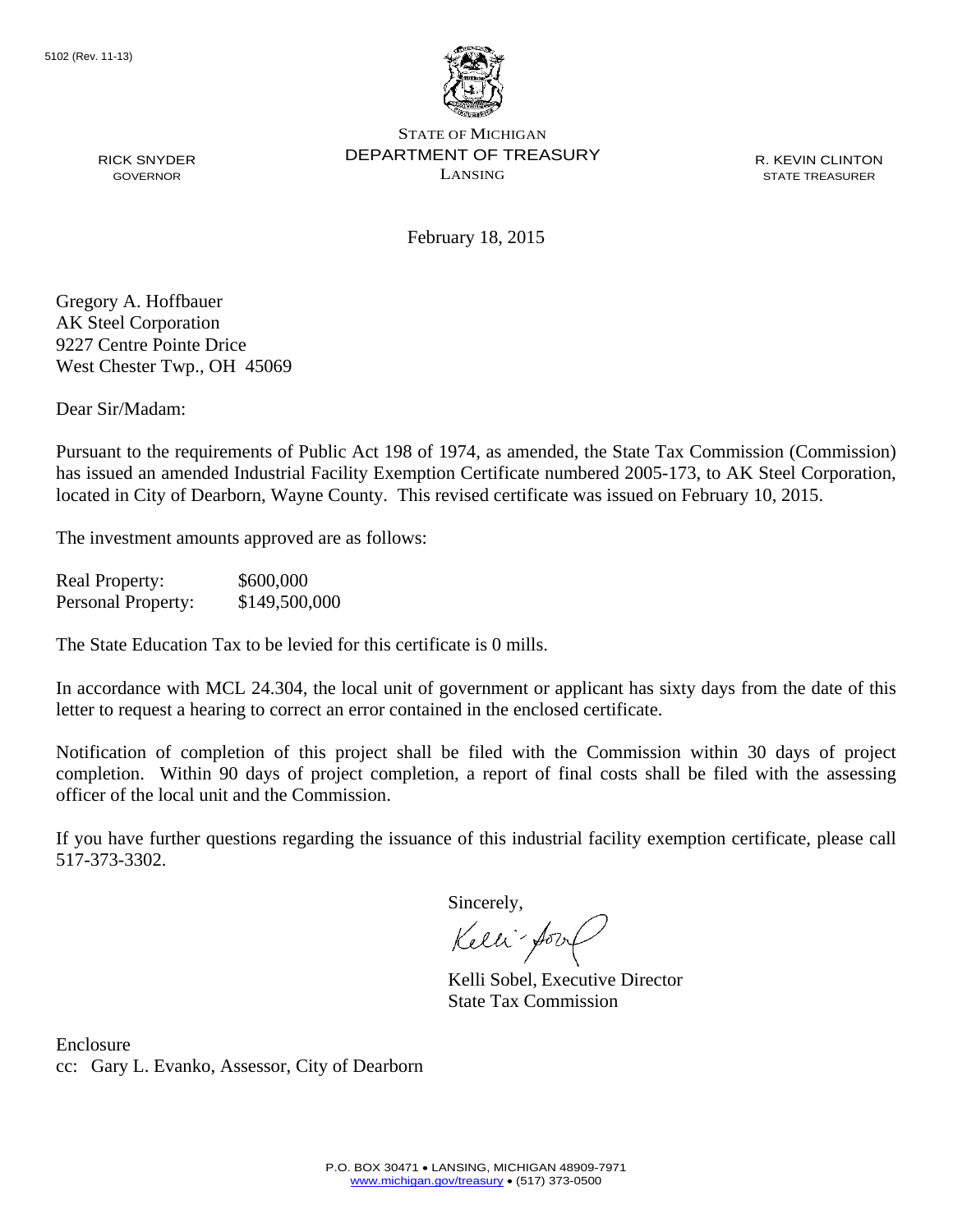New Certificate No. **2005-173 Amended**

Pursuant to the provisions of Public Act 198 of 1974, as amended, the State Tax Commission hereby finds that the industrial property, as described in the approved application, hereafter referred to as the industrial facility, owned or leased by AK Steel Corporation, and located at 3001 Miller Road, City of Dearborn, County of Wayne, Michigan, within a Plant Rehabilitation or Industrial Development District, is intended for the construction or installation of new industrial property, and complies with Section 9 and other provisions of the act.

Therefore, as provided by MCL 207.551 to 207.572, inclusive, the State Tax Commission hereby certifies the industrial facility as a **new industrial facility**.

This certificate provides the authority for the assessor to exempt the industrial facility for which this Industrial Facilities Exemption Certificate is in effect, but not the land on which the facility is located, from ad valorem taxation. This certificate further provides the authority to levy a specific tax known as the Industrial Facilities Tax.

This certificate, unless revoked by order of the State Tax Commission as provided by Public Act 198 of 1974, as amended, shall remain in force for a period of **12** year(s) for real property and **12** year(s) for personal property**;** 

**Real property component: Beginning December 31, 2005, and ending December 30, 2019.** 

**The State Education Tax to be levied for the real property component of this certificate is 0 mills.**

**Personal property component: Beginning December 31, 2005, and ending December 30, 2019.** 

**The State Education Tax to be levied for the personal property component of this certificate is 0 mills, unless exempted by MCL 207.564(4) which was enacted with the creation of the Michigan Business Tax.\***

This Industrial Facilities Exemption Certificate is issued on **August 23, 2005**.

This amended Industrial Facilities Exemption Certificate is issued on **February 10, 2015,** and supersedes all previously issued certificates.

A TRUE COPY ATTEST:

the S. Bureis Heather S. Burris

Heather S. Burns<br>Michigan Department of Treasury



 $\mathcal{A}(\mathcal{C})$ 

Douglas B. Roberts, Chairperson State Tax Commission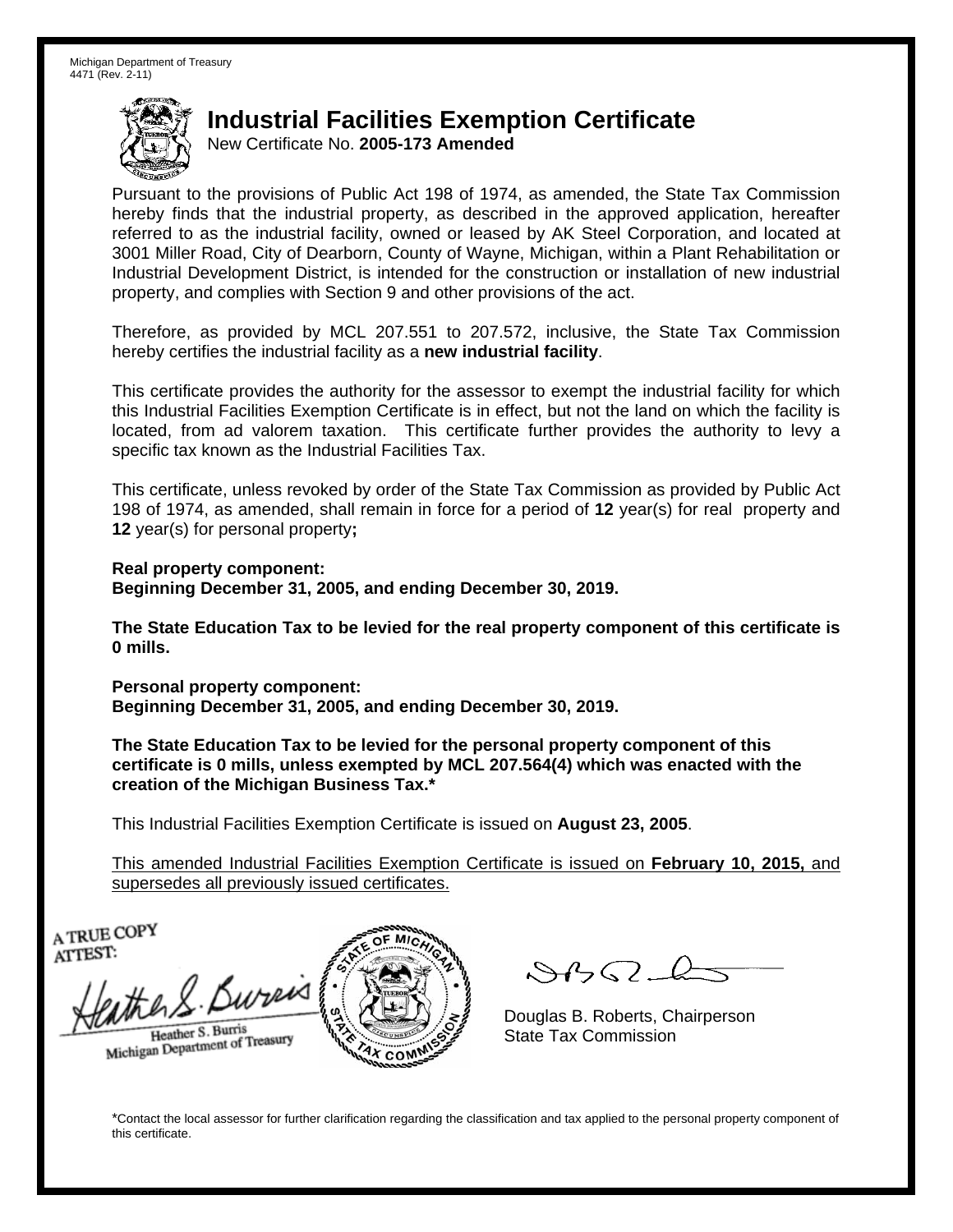

R. KEVIN CLINTON STATE TREASURER

February 18, 2015

Gregory Hoffbauer AK Steel Corporation 9227 Centre Pointe Drive West Chester Twp., OH 45069

RICK SNYDER GOVERNOR

Dear Sir/Madam:

Pursuant to the requirements of Public Act 198 of 1974, as amended, the State Tax Commission (Commission) has issued an amended Industrial Facility Exemption Certificate numbered 2005-174, to AK Steel Corporation, located in City of Dearborn, Wayne County. This revised certificate was issued on February 10, 2015.

The investment amounts approved are as follows:

Real Property: \$200,000 Personal Property:  $$200,000,000$ 

The State Education Tax to be levied for this certificate is 0 mills.

In accordance with MCL 24.304, the local unit of government or applicant has sixty days from the date of this letter to request a hearing to correct an error contained in the enclosed certificate.

Notification of completion of this project shall be filed with the Commission within 30 days of project completion. Within 90 days of project completion, a report of final costs shall be filed with the assessing officer of the local unit and the Commission.

If you have further questions regarding the issuance of this industrial facility exemption certificate, please call 517-373-3302.

Sincerely,

Kelli-Sorr

Kelli Sobel, Executive Director State Tax Commission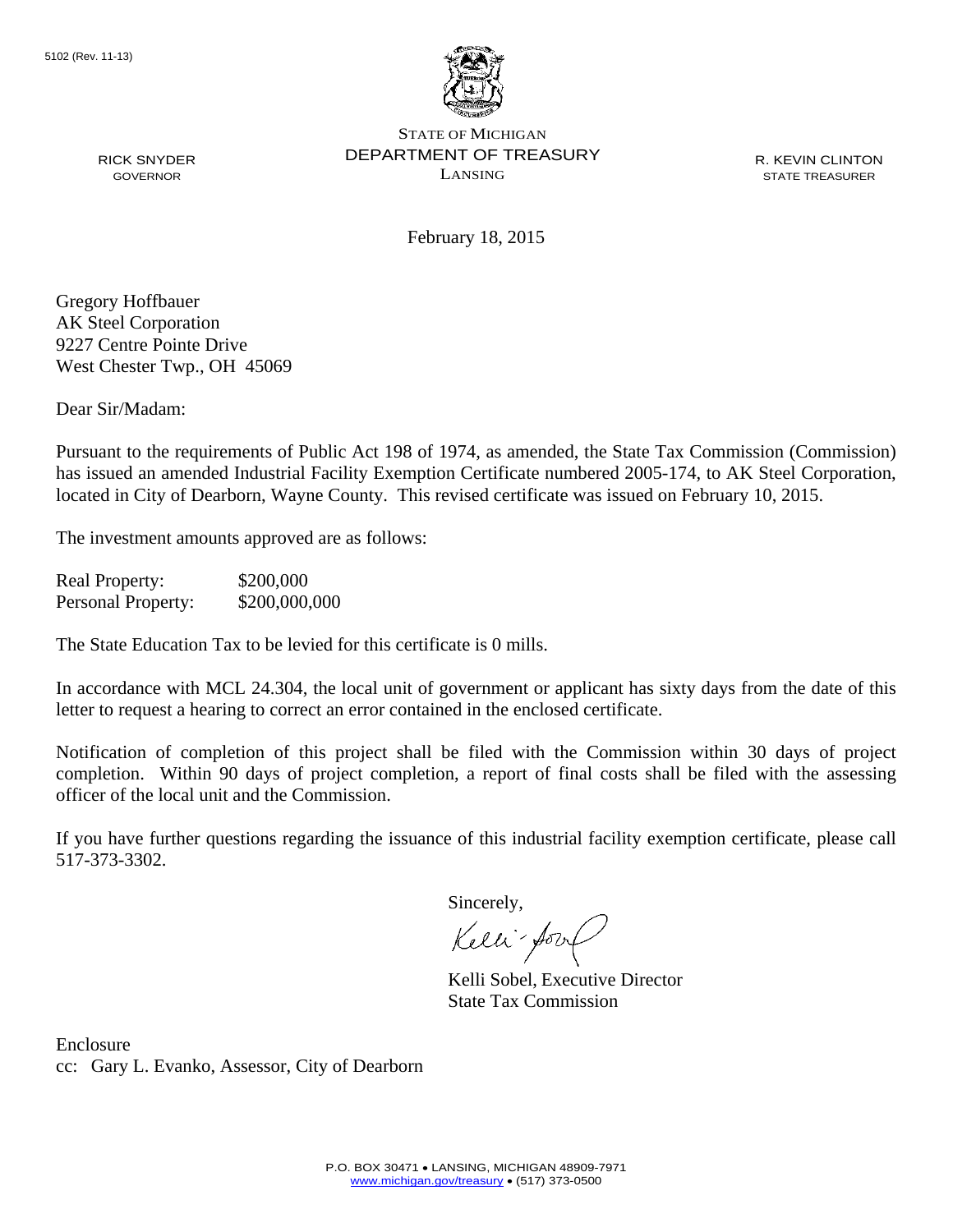New Certificate No. **2005-174 Amended**

Pursuant to the provisions of Public Act 198 of 1974, as amended, the State Tax Commission hereby finds that the industrial property, as described in the approved application, hereafter referred to as the industrial facility, owned or leased by AK Steel Corporation, and located at 3001 Miller Road, City of Dearborn, County of Wayne, Michigan, within a Plant Rehabilitation or Industrial Development District, is intended for the construction or installation of new industrial property, and complies with Section 9 and other provisions of the act.

Therefore, as provided by MCL 207.551 to 207.572, inclusive, the State Tax Commission hereby certifies the industrial facility as a **new industrial facility**.

This certificate provides the authority for the assessor to exempt the industrial facility for which this Industrial Facilities Exemption Certificate is in effect, but not the land on which the facility is located, from ad valorem taxation. This certificate further provides the authority to levy a specific tax known as the Industrial Facilities Tax.

This certificate, unless revoked by order of the State Tax Commission as provided by Public Act 198 of 1974, as amended, shall remain in force for a period of **12** year(s) for real property and **12** year(s) for personal property**;** 

**Real property component: Beginning December 31, 2007, and ending December 30, 2021.** 

**The State Education Tax to be levied for the real property component of this certificate is 0 mills.**

**Personal property component: Beginning December 31, 2007, and ending December 30, 2021.** 

**The State Education Tax to be levied for the personal property component of this certificate is 0 mills, unless exempted by MCL 207.564(4) which was enacted with the creation of the Michigan Business Tax.\***

This Industrial Facilities Exemption Certificate is issued on **August 23, 2005**.

This amended Industrial Facilities Exemption Certificate is issued on **February 10, 2015,** and supersedes all previously issued certificates.

A TRUE COPY ATTEST:

the S. Bureis Heather S. Burris

Heather S. Burns<br>Michigan Department of Treasury



 $\mathcal{A}(\mathcal{C})$ 

Douglas B. Roberts, Chairperson State Tax Commission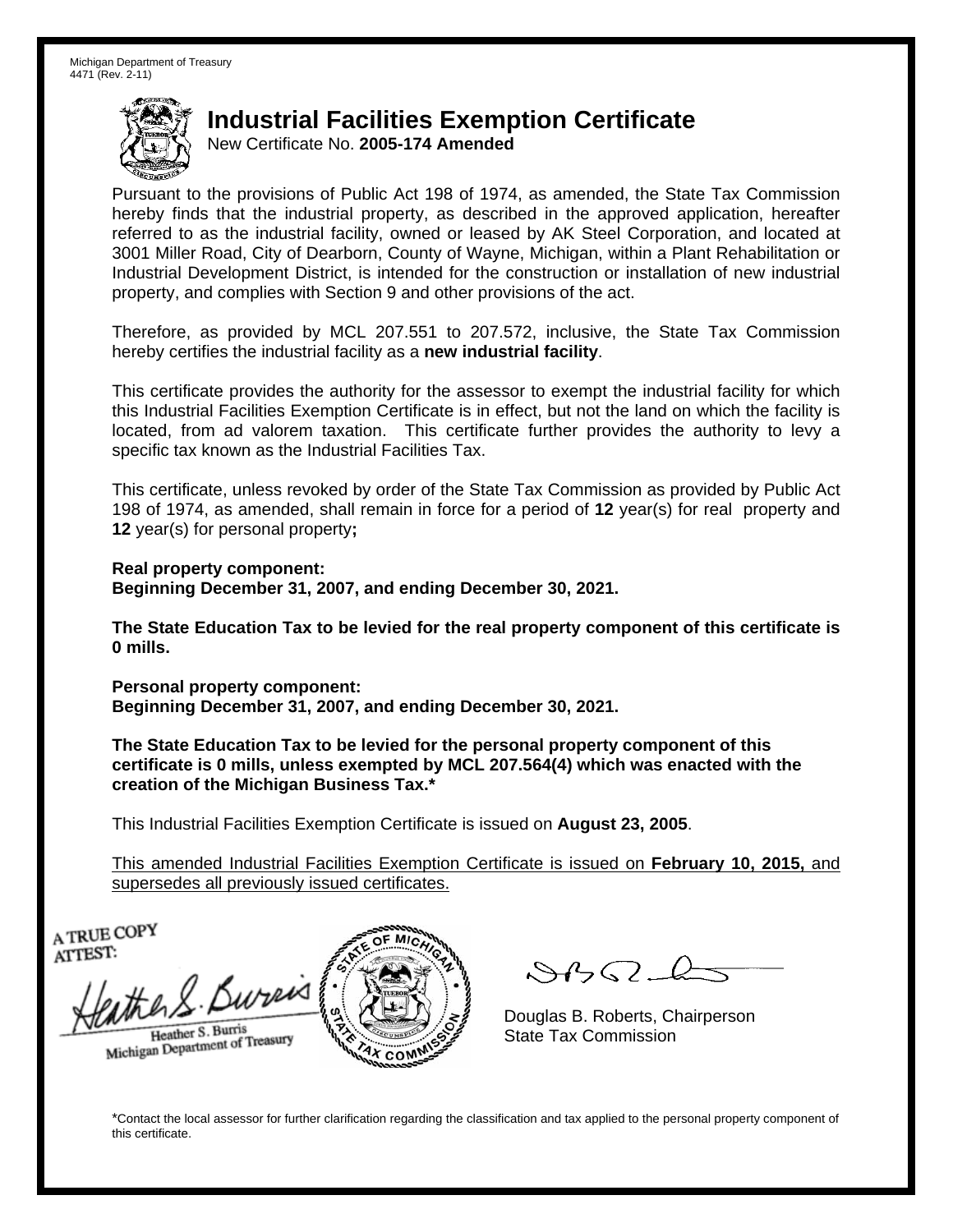

R. KEVIN CLINTON STATE TREASURER

February 18, 2015

Gregory Hoffbauer AK Steel Corporation 9227 Centre Pointe Drive West Chester Twp., OH 45069

RICK SNYDER GOVERNOR

Dear Sir/Madam:

Pursuant to the requirements of Public Act 198 of 1974, as amended, the State Tax Commission (Commission) has issued an amended Industrial Facility Exemption Certificate numbered 2005-175, to AK Steel Corporation, located in City of Dearborn, Wayne County. This revised certificate was issued on February 10, 2015.

The investment amounts approved are as follows:

Real Property: \$200,000 Personal Property:  $$200,000,000$ 

The State Education Tax to be levied for this certificate is 0 mills.

In accordance with MCL 24.304, the local unit of government or applicant has sixty days from the date of this letter to request a hearing to correct an error contained in the enclosed certificate.

Notification of completion of this project shall be filed with the Commission within 30 days of project completion. Within 90 days of project completion, a report of final costs shall be filed with the assessing officer of the local unit and the Commission.

If you have further questions regarding the issuance of this industrial facility exemption certificate, please call 517-373-3302.

Sincerely,

Kelli-Sorr

Kelli Sobel, Executive Director State Tax Commission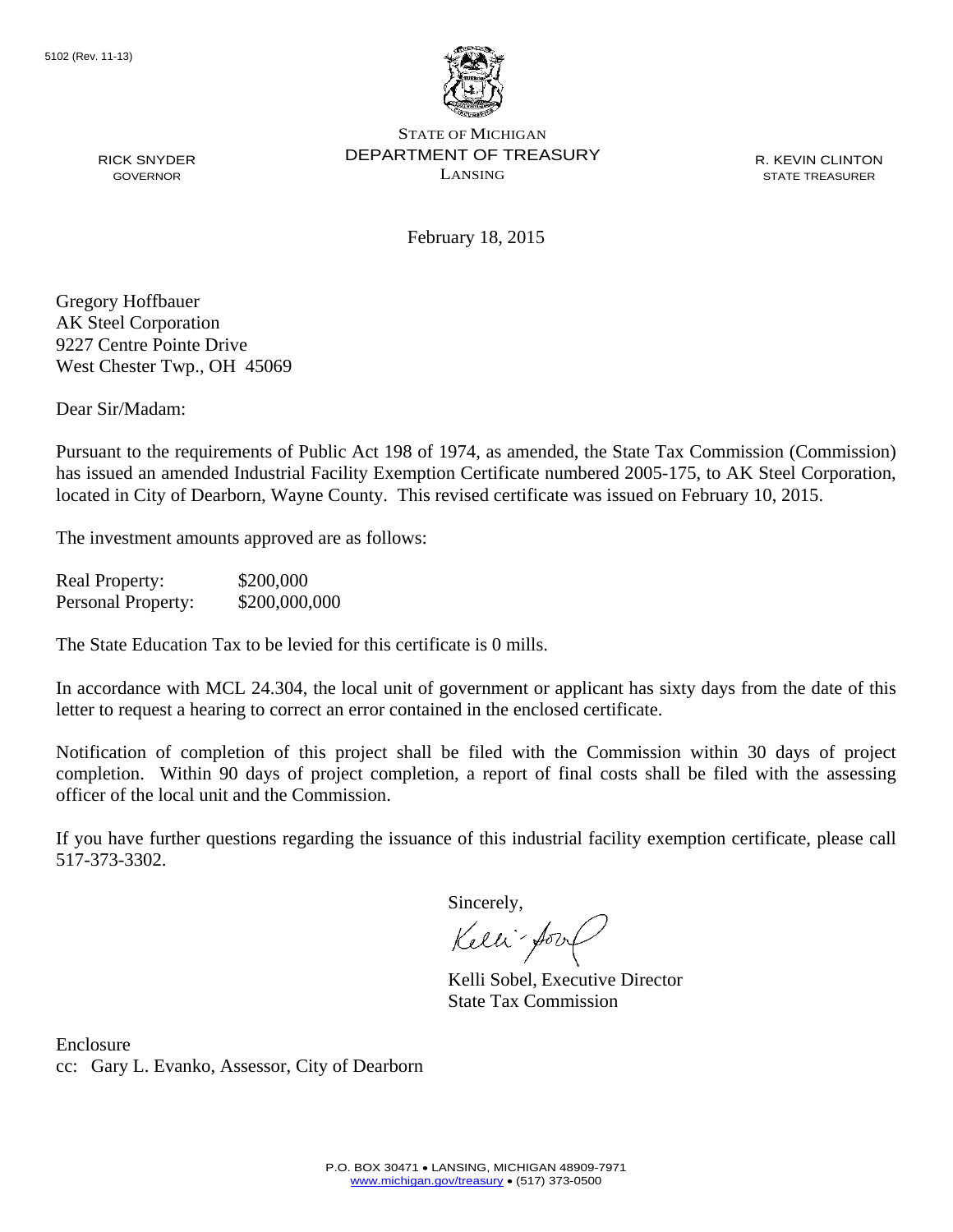New Certificate No. **2005-175 Amended**

Pursuant to the provisions of Public Act 198 of 1974, as amended, the State Tax Commission hereby finds that the industrial property, as described in the approved application, hereafter referred to as the industrial facility, owned or leased by AK Steel Corporation, and located at 3001 Miller Road, City of Dearborn, County of Wayne, Michigan, within a Plant Rehabilitation or Industrial Development District, is intended for the construction or installation of new industrial property, and complies with Section 9 and other provisions of the act.

Therefore, as provided by MCL 207.551 to 207.572, inclusive, the State Tax Commission hereby certifies the industrial facility as a **new industrial facility**.

This certificate provides the authority for the assessor to exempt the industrial facility for which this Industrial Facilities Exemption Certificate is in effect, but not the land on which the facility is located, from ad valorem taxation. This certificate further provides the authority to levy a specific tax known as the Industrial Facilities Tax.

This certificate, unless revoked by order of the State Tax Commission as provided by Public Act 198 of 1974, as amended, shall remain in force for a period of **12** year(s) for real property and **12** year(s) for personal property**;** 

**Real property component: Beginning December 31, 2009, and ending December 30, 2023.** 

**The State Education Tax to be levied for the real property component of this certificate is 0 mills.**

**Personal property component: Beginning December 31, 2009, and ending December 30, 2023.** 

**The State Education Tax to be levied for the personal property component of this certificate is 0 mills, unless exempted by MCL 207.564(4) which was enacted with the creation of the Michigan Business Tax.\***

This Industrial Facilities Exemption Certificate is issued on **August 23, 2005**.

This amended Industrial Facilities Exemption Certificate is issued on **February 10, 2015,** and supersedes all previously issued certificates.

A TRUE COPY ATTEST:

the S. Bureis Heather S. Burris

Heather S. Burns<br>Michigan Department of Treasury



 $\mathcal{A}(\mathcal{C})$ 

Douglas B. Roberts, Chairperson State Tax Commission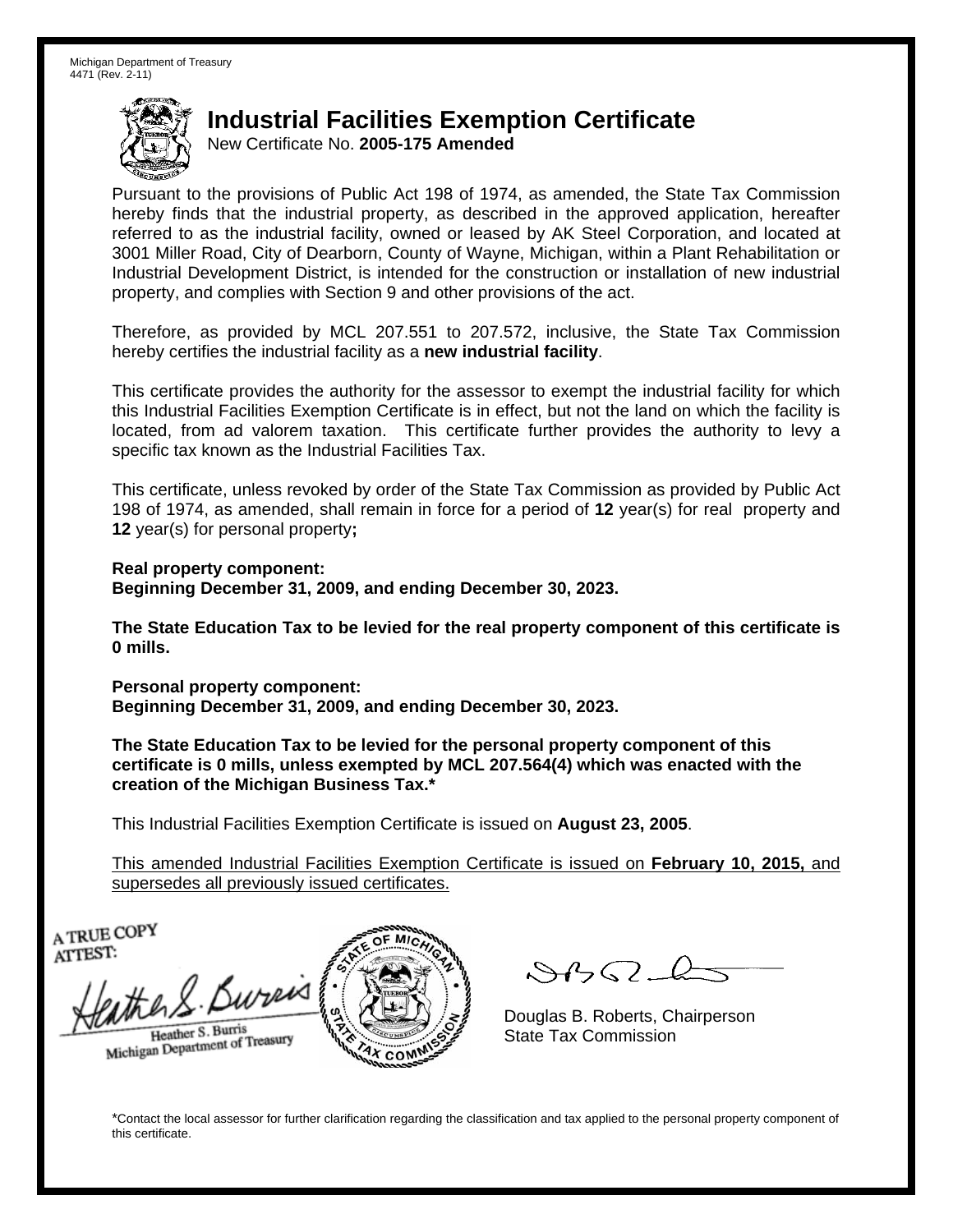

R. KEVIN CLINTON STATE TREASURER

February 18, 2015

RICK SNYDER GOVERNOR

Gregory A. Hoffbauer AK Steel Corporation 9227 Centre Pointe Drive Dearborn, MI 48120

Dear Sir/Madam:

Pursuant to the requirements of Public Act 198 of 1974, as amended, the State Tax Commission (Commission) has issued an amended Industrial Facility Exemption Certificate numbered 2008-538, to AK Steel Corporation, located in City of Dearborn, Wayne County. This revised certificate was issued on February 10, 2015.

The investment amounts approved are as follows:

Real Property: \$20,000,000 Personal Property: \$340,000,000

The State Education Tax to be levied for this certificate is 6 mills.

In accordance with MCL 24.304, the local unit of government or applicant has sixty days from the date of this letter to request a hearing to correct an error contained in the enclosed certificate.

Notification of completion of this project shall be filed with the Commission within 30 days of project completion. Within 90 days of project completion, a report of final costs shall be filed with the assessing officer of the local unit and the Commission.

If you have further questions regarding the issuance of this industrial facility exemption certificate, please call 517-373-3302.

Sincerely,

Kelli-Sorr

Kelli Sobel, Executive Director State Tax Commission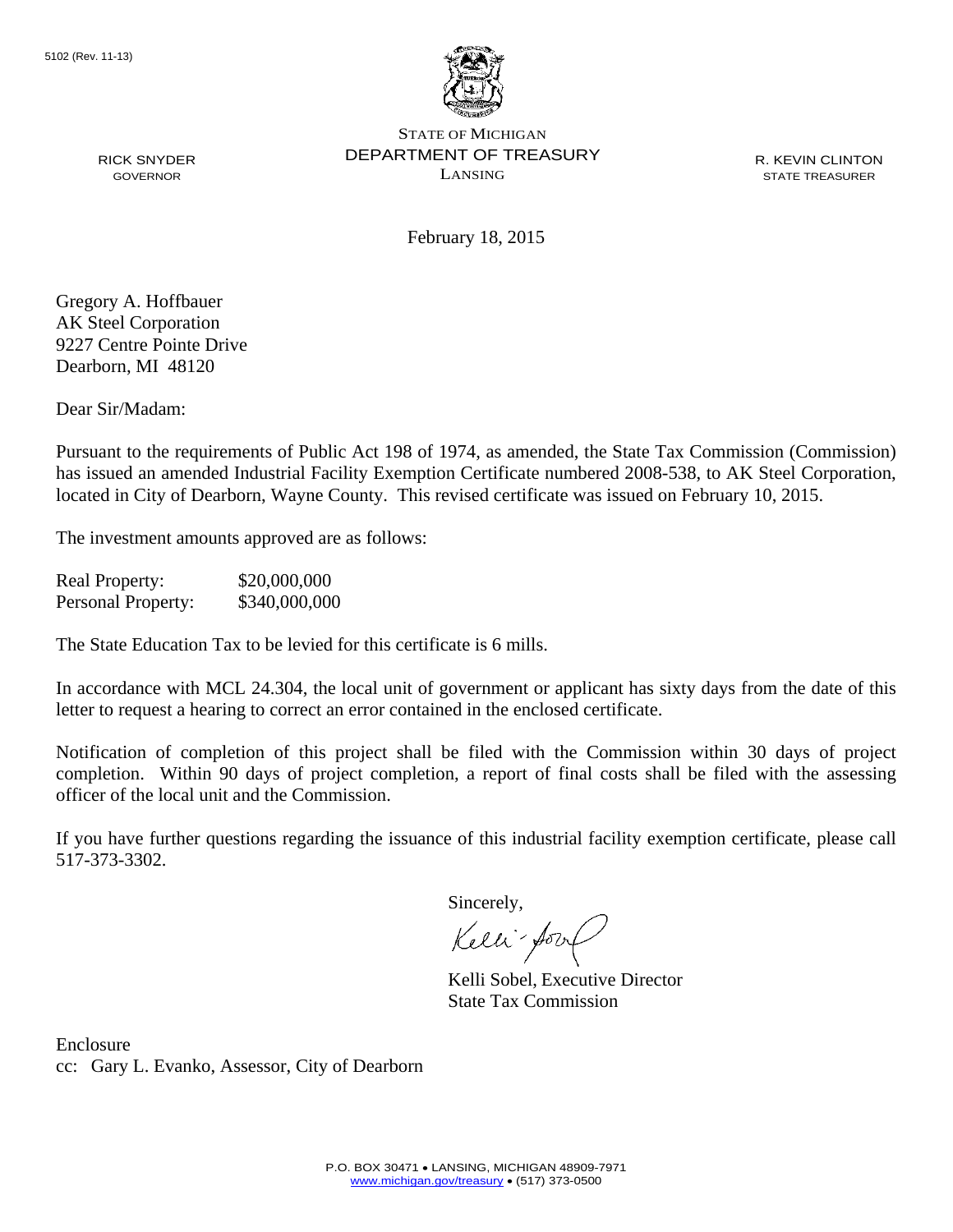New Certificate No. **2008-538 Amended**

Pursuant to the provisions of Public Act 198 of 1974, as amended, the State Tax Commission hereby finds that the industrial property, as described in the approved application, hereafter referred to as the industrial facility, owned or leased by AK Steel Corporation, and located at 3001 Miller Road, City of Dearborn, County of Wayne, Michigan, within a Plant Rehabilitation or Industrial Development District, is intended for the construction or installation of new industrial property, and complies with Section 9 and other provisions of the act.

Therefore, as provided by MCL 207.551 to 207.572, inclusive, the State Tax Commission hereby certifies the industrial facility as a **new industrial facility**.

This certificate provides the authority for the assessor to exempt the industrial facility for which this Industrial Facilities Exemption Certificate is in effect, but not the land on which the facility is located, from ad valorem taxation. This certificate further provides the authority to levy a specific tax known as the Industrial Facilities Tax.

This certificate, unless revoked by order of the State Tax Commission as provided by Public Act 198 of 1974, as amended, shall remain in force for a period of **12** year(s) for real property and **12** year(s) for personal property**;** 

**Real property component: Beginning December 31, 2008, and ending December 30, 2023.** 

**The State Education Tax to be levied for the real property component of this certificate is 6 mills.**

**Personal property component: Beginning December 31, 2008, and ending December 30, 2023.** 

**The State Education Tax to be levied for the personal property component of this certificate is 6 mills, unless exempted by MCL 207.564(4) which was enacted with the creation of the Michigan Business Tax.\***

This Industrial Facilities Exemption Certificate is issued on **December 22, 2008**.

This amended Industrial Facilities Exemption Certificate is issued on **February 10, 2015,** and supersedes all previously issued certificates.

A TRUE COPY ATTEST:

the S. Bureis Heather S. Burris

Heather S. Burns<br>Michigan Department of Treasury



 $\mathcal{A}(\mathcal{C})$ 

Douglas B. Roberts, Chairperson State Tax Commission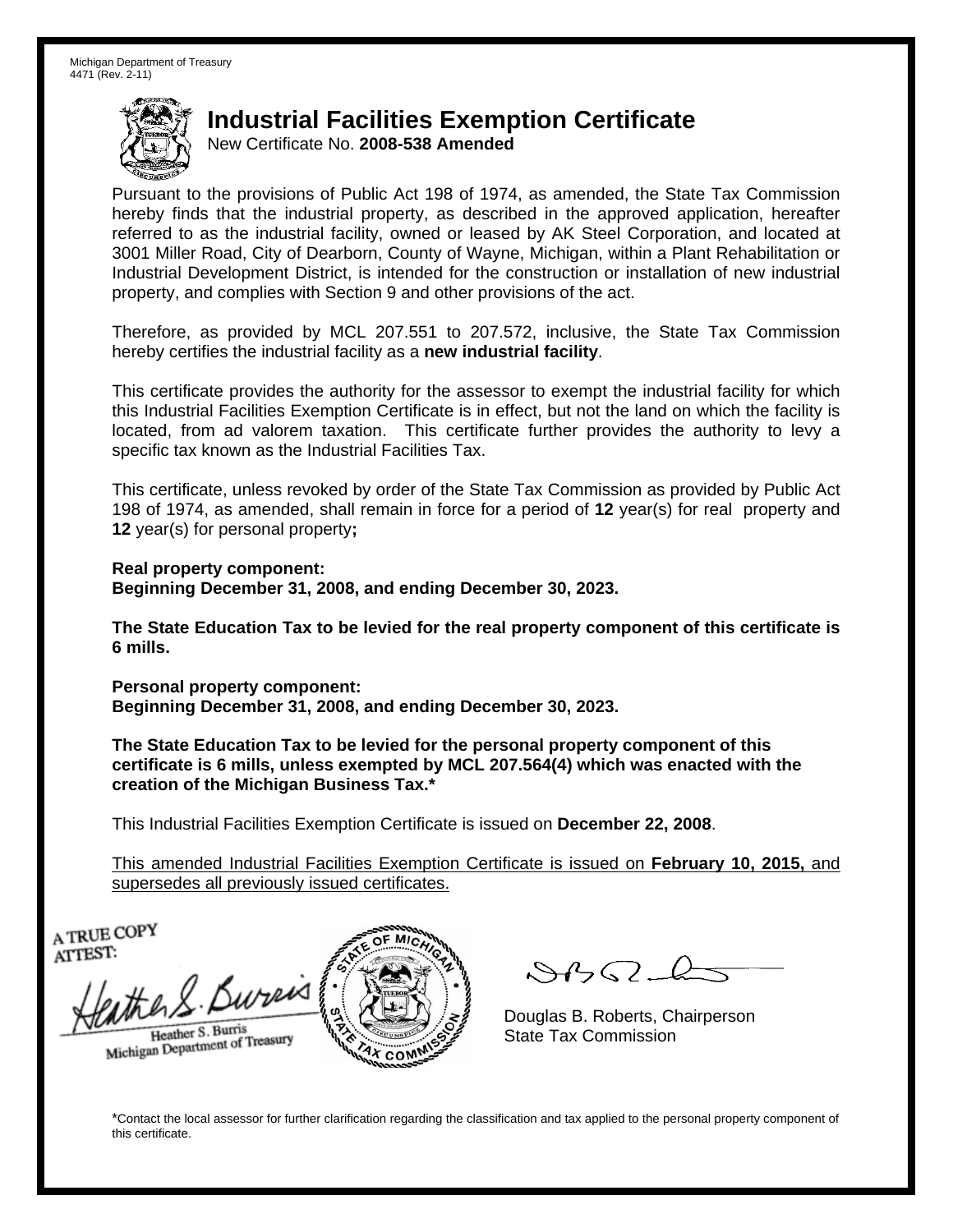

R. KEVIN CLINTON STATE TREASURER

February 18, 2015

RICK SNYDER GOVERNOR

Gregory Hoffbauer AK Steel Corporation 9227 Centre Pointe Drive West Chester Twp., MI 45069

Dear Sir/Madam:

Pursuant to the requirements of Public Act 198 of 1974, as amended, the State Tax Commission (Commission) has issued an amended Industrial Facility Exemption Certificate numbered 2008-541, to AK Steel Corporation, located in City of Dearborn, Wayne County. This revised certificate was issued on February 10, 2015.

The investment amounts approved are as follows:

Real Property: \$15,000,000 Personal Property: \$230,000,000

The State Education Tax to be levied for this certificate is 6 mills.

In accordance with MCL 24.304, the local unit of government or applicant has sixty days from the date of this letter to request a hearing to correct an error contained in the enclosed certificate.

Notification of completion of this project shall be filed with the Commission within 30 days of project completion. Within 90 days of project completion, a report of final costs shall be filed with the assessing officer of the local unit and the Commission.

If you have further questions regarding the issuance of this industrial facility exemption certificate, please call 517-373-3302.

Sincerely,

Kelli-Sorr

Kelli Sobel, Executive Director State Tax Commission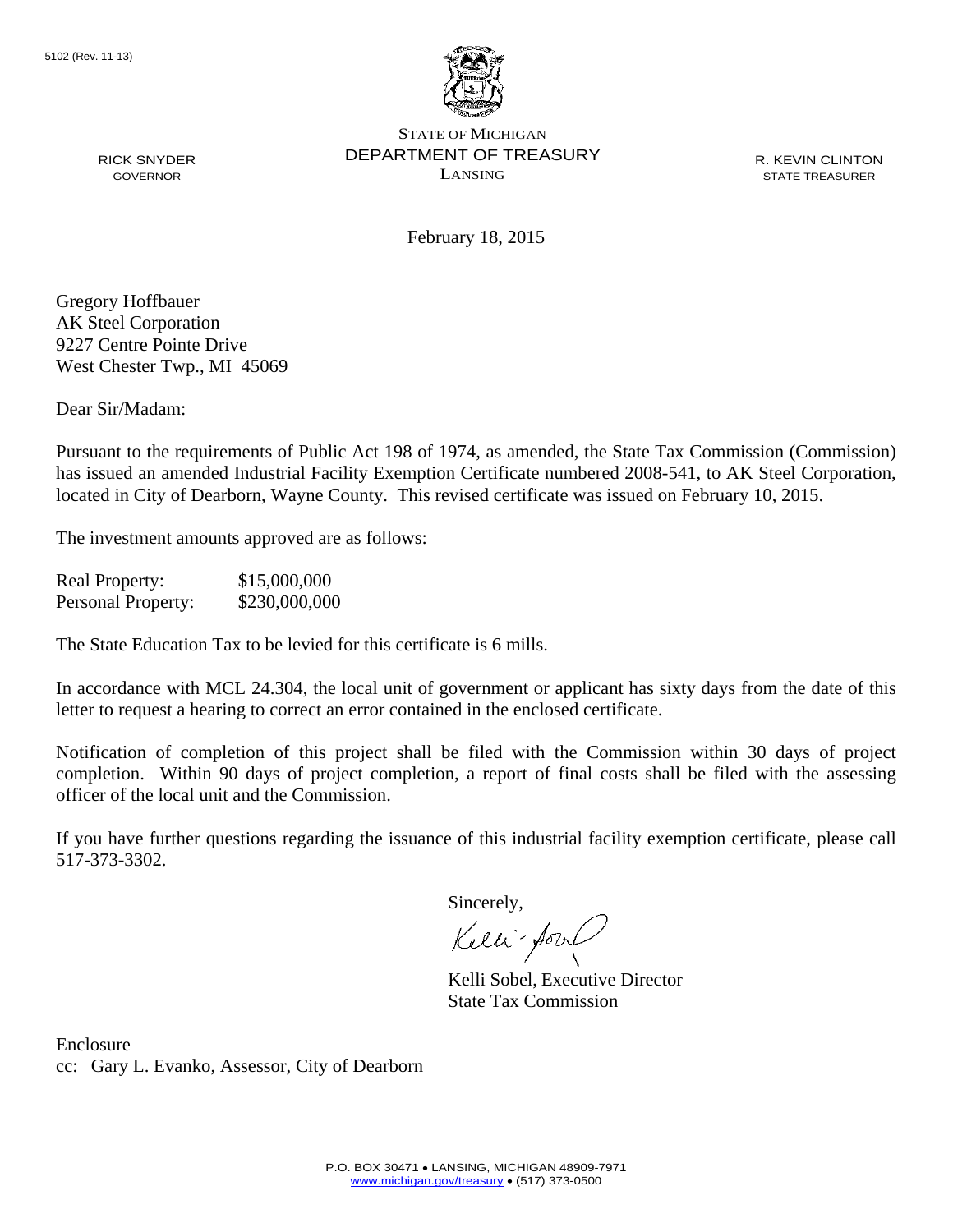New Certificate No. **2008-541 Amended**

Pursuant to the provisions of Public Act 198 of 1974, as amended, the State Tax Commission hereby finds that the industrial property, as described in the approved application, hereafter referred to as the industrial facility, owned or leased by AK Steel Corporation, and located at 3001 Miller Road, City of Dearborn, County of Wayne, Michigan, within a Plant Rehabilitation or Industrial Development District, is intended for the construction or installation of new industrial property, and complies with Section 9 and other provisions of the act.

Therefore, as provided by MCL 207.551 to 207.572, inclusive, the State Tax Commission hereby certifies the industrial facility as a **new industrial facility**.

This certificate provides the authority for the assessor to exempt the industrial facility for which this Industrial Facilities Exemption Certificate is in effect, but not the land on which the facility is located, from ad valorem taxation. This certificate further provides the authority to levy a specific tax known as the Industrial Facilities Tax.

This certificate, unless revoked by order of the State Tax Commission as provided by Public Act 198 of 1974, as amended, shall remain in force for a period of **12** year(s) for real property and **12** year(s) for personal property**;** 

**Real property component: Beginning December 31, 2008, and ending December 30, 2023.** 

**The State Education Tax to be levied for the real property component of this certificate is 6 mills.**

**Personal property component: Beginning December 31, 2008, and ending December 30, 2023.** 

**The State Education Tax to be levied for the personal property component of this certificate is 6 mills, unless exempted by MCL 207.564(4) which was enacted with the creation of the Michigan Business Tax.\***

This Industrial Facilities Exemption Certificate is issued on **December 22, 2008**.

This amended Industrial Facilities Exemption Certificate is issued on **February 10, 2015,** and supersedes all previously issued certificates.

A TRUE COPY ATTEST:

the S. Bureis Heather S. Burris

Heather S. Burns<br>Michigan Department of Treasury



 $\mathcal{A}(\mathcal{C})$ 

Douglas B. Roberts, Chairperson State Tax Commission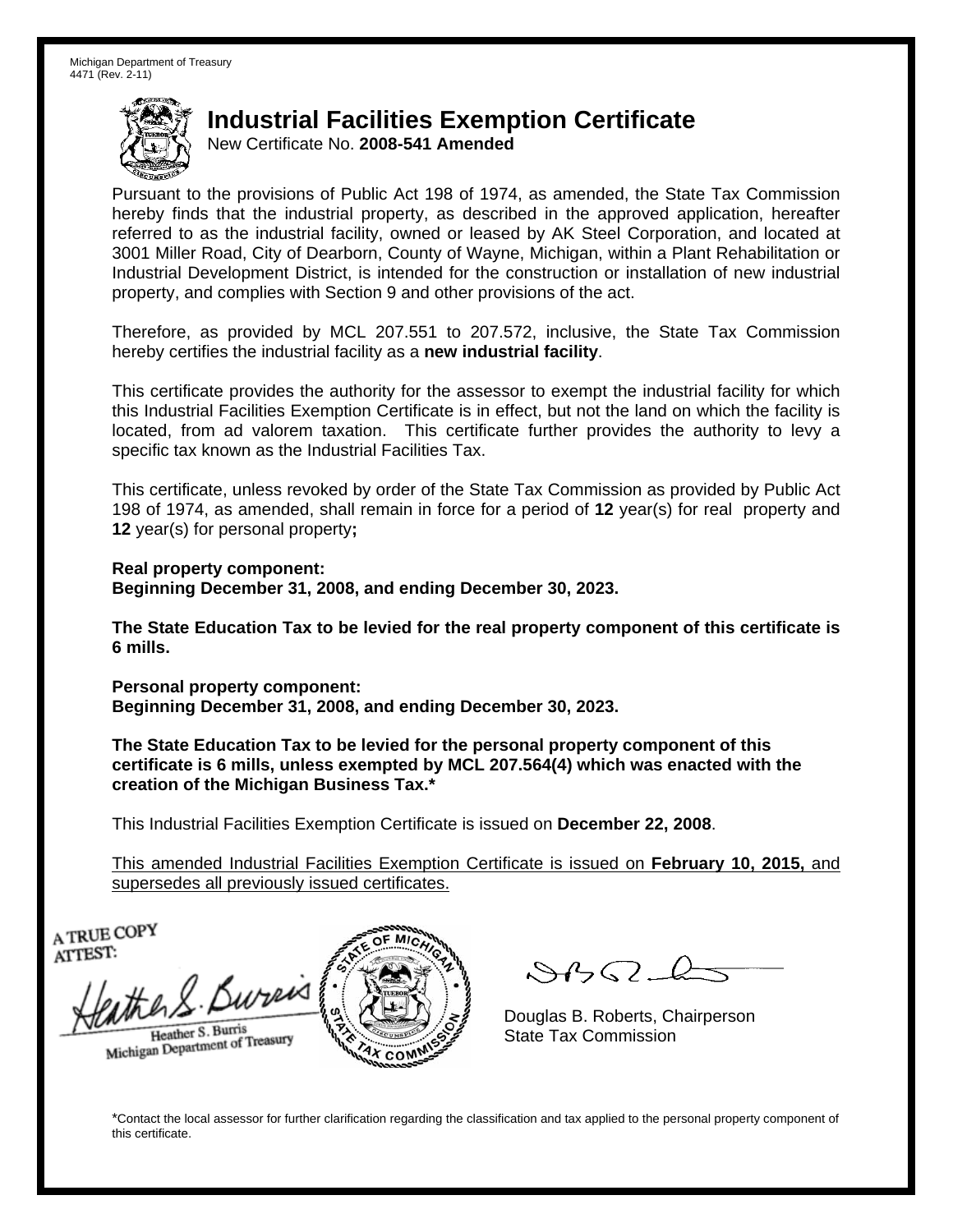

R. KEVIN CLINTON STATE TREASURER

February 18, 2015

RICK SNYDER GOVERNOR

Gregory Hoffbauer AK Steel Corporation 9227 Centre Pointe Drive West Chester Twp., MI 45069

Dear Sir/Madam:

Pursuant to the requirements of Public Act 198 of 1974, as amended, the State Tax Commission (Commission) has issued an amended Industrial Facility Exemption Certificate numbered 2011-318, to AK Steel Corporation, located in City of Dearborn, Wayne County. This revised certificate was issued on February 10, 2015.

The investment amounts approved are as follows:

Real Property: \$28,000,000 Personal Property:  $$252,000,000$ 

The State Education Tax to be levied for this certificate is 6 mills.

In accordance with MCL 24.304, the local unit of government or applicant has sixty days from the date of this letter to request a hearing to correct an error contained in the enclosed certificate.

Notification of completion of this project shall be filed with the Commission within 30 days of project completion. Within 90 days of project completion, a report of final costs shall be filed with the assessing officer of the local unit and the Commission.

If you have further questions regarding the issuance of this industrial facility exemption certificate, please call 517-373-3302.

Sincerely,

Kelli-Sorr

Kelli Sobel, Executive Director State Tax Commission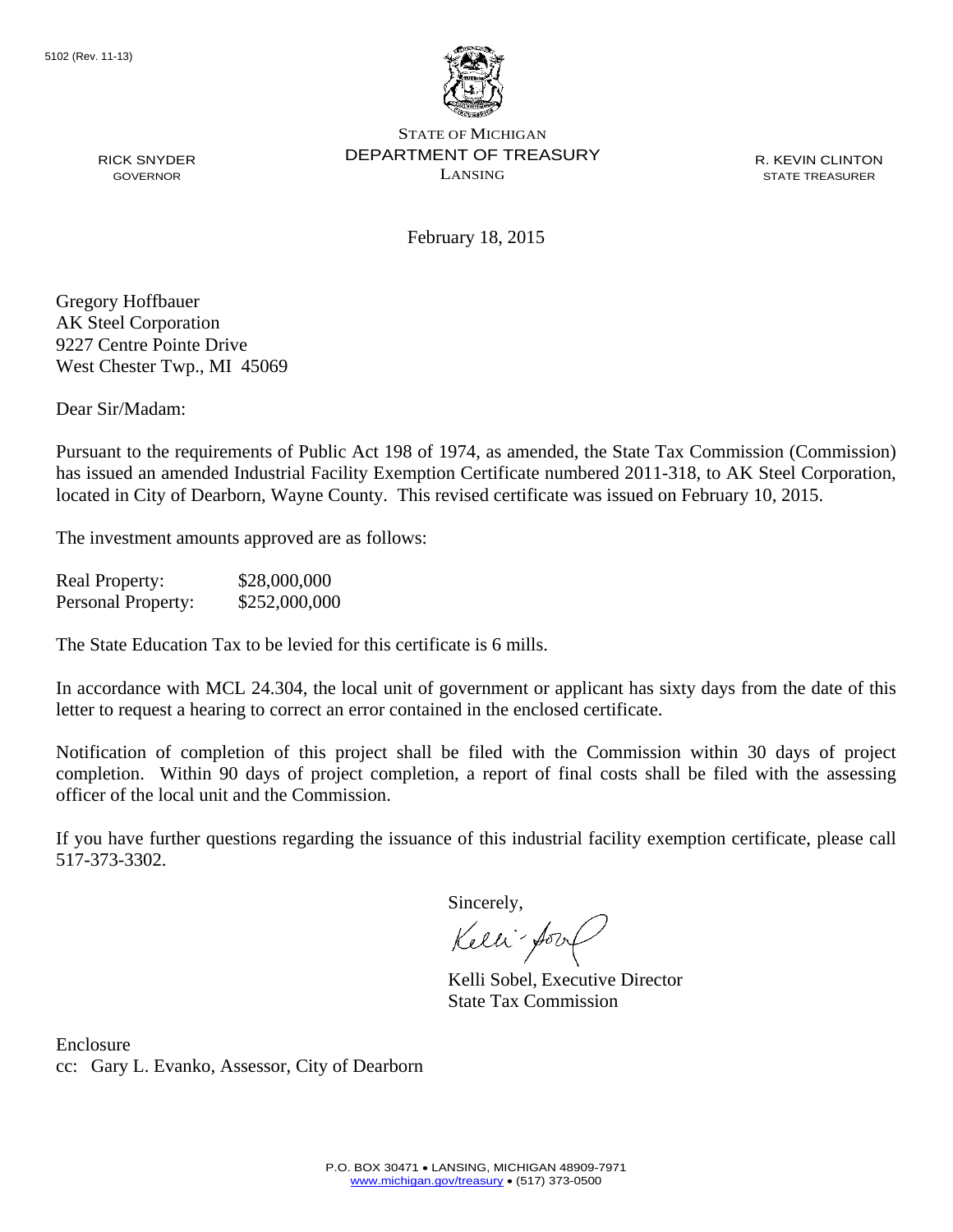New Certificate No. **2011-318 Amended**

Pursuant to the provisions of Public Act 198 of 1974, as amended, the State Tax Commission hereby finds that the industrial property, as described in the approved application, hereafter referred to as the industrial facility, owned or leased by AK Steel Corporation, and located at 3001 Miller Road, City of Dearborn, County of Wayne, Michigan, within a Plant Rehabilitation or Industrial Development District, is intended for the construction or installation of new industrial property, and complies with Section 9 and other provisions of the act.

Therefore, as provided by MCL 207.551 to 207.572, inclusive, the State Tax Commission hereby certifies the industrial facility as a **new industrial facility**.

This certificate provides the authority for the assessor to exempt the industrial facility for which this Industrial Facilities Exemption Certificate is in effect, but not the land on which the facility is located, from ad valorem taxation. This certificate further provides the authority to levy a specific tax known as the Industrial Facilities Tax.

This certificate, unless revoked by order of the State Tax Commission as provided by Public Act 198 of 1974, as amended, shall remain in force for a period of **12** year(s) for real property and **12** year(s) for personal property**;** 

**Real property component: Beginning December 31, 2011, and ending December 30, 2026.** 

**The State Education Tax to be levied for the real property component of this certificate is 6 mills.**

**Personal property component: Beginning December 31, 2011, and ending December 30, 2026.** 

**The State Education Tax to be levied for the personal property component of this certificate is 6 mills, unless exempted by MCL 207.564(4) which was enacted with the creation of the Michigan Business Tax.\***

This Industrial Facilities Exemption Certificate is issued on **October 31, 2011**.

This amended Industrial Facilities Exemption Certificate is issued on **February 10, 2015,** and supersedes all previously issued certificates.

A TRUE COPY ATTEST:

the S. Bureis Heather S. Burris

Heather S. Burns<br>Michigan Department of Treasury



 $\mathcal{A}(\mathcal{C})$ 

Douglas B. Roberts, Chairperson State Tax Commission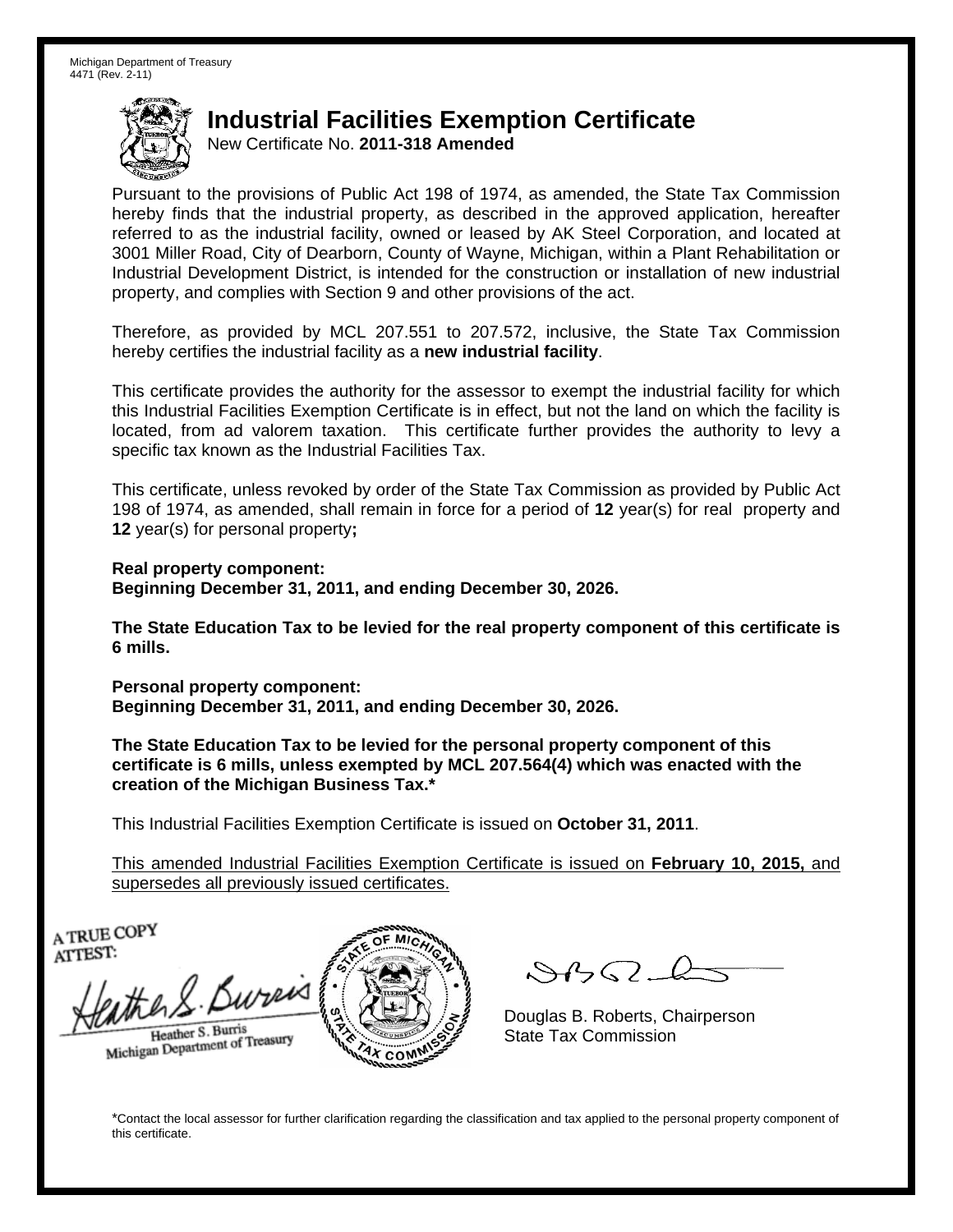

R. KEVIN CLINTON STATE TREASURER

February 18, 2015

RICK SNYDER GOVERNOR

Gregory Hoffbauer AK Steel Corporation 9227 Centre Pointe Drive West Chester Twp., MI 45069

Dear Sir/Madam:

Pursuant to the requirements of Public Act 198 of 1974, as amended, the State Tax Commission (Commission) has issued an amended Industrial Facility Exemption Certificate numbered 2011-319, to AK Steel Corporation, located in City of Dearborn, Wayne County. This revised certificate was issued on February 10, 2015.

The investment amounts approved are as follows:

Real Property: \$5,250,000 Personal Property:  $$124,500,000$ 

The State Education Tax to be levied for this certificate is 6 mills.

In accordance with MCL 24.304, the local unit of government or applicant has sixty days from the date of this letter to request a hearing to correct an error contained in the enclosed certificate.

Notification of completion of this project shall be filed with the Commission within 30 days of project completion. Within 90 days of project completion, a report of final costs shall be filed with the assessing officer of the local unit and the Commission.

If you have further questions regarding the issuance of this industrial facility exemption certificate, please call 517-373-3302.

Sincerely,

Kelli-Sorr

Kelli Sobel, Executive Director State Tax Commission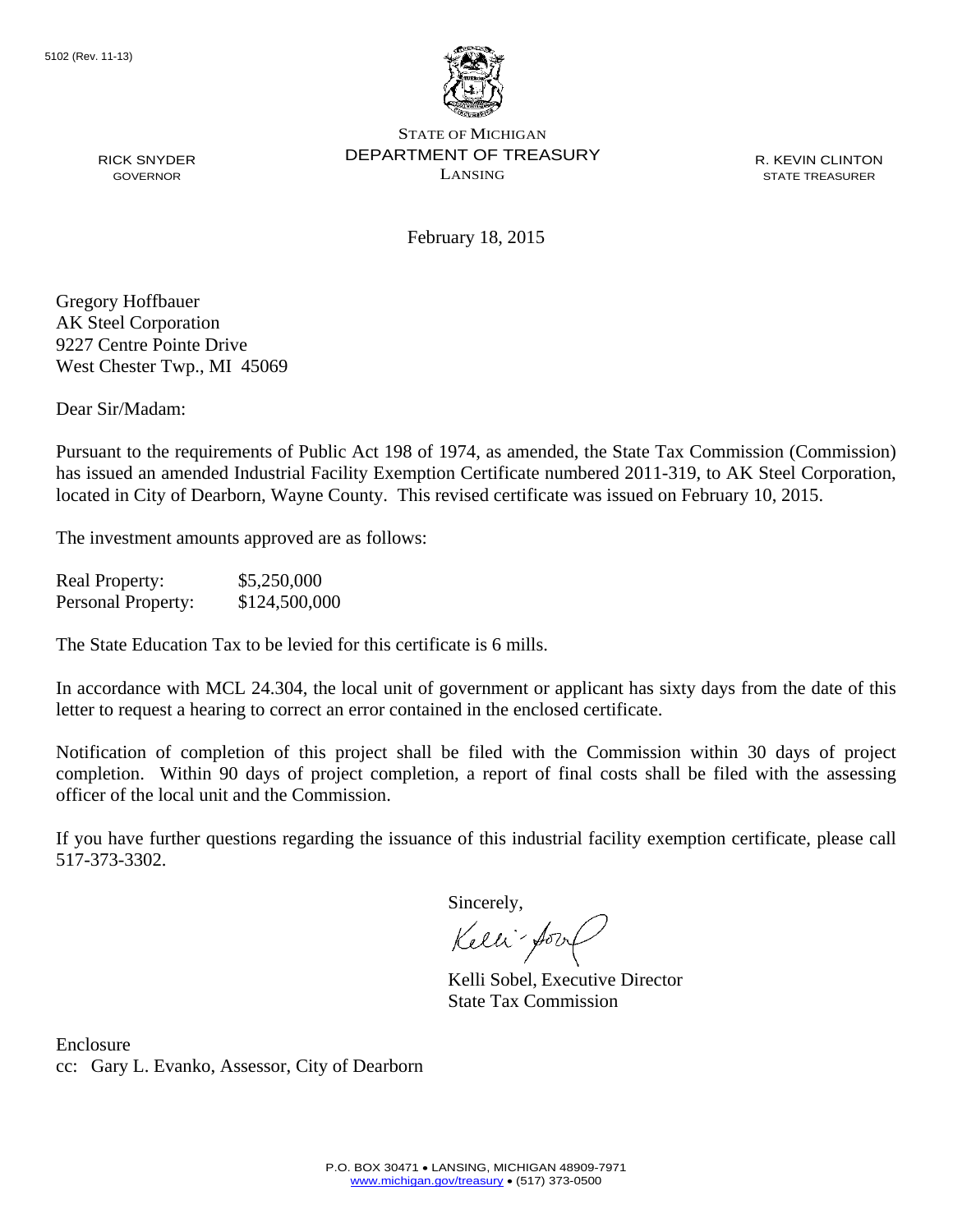New Certificate No. **2011-319 Amended**

Pursuant to the provisions of Public Act 198 of 1974, as amended, the State Tax Commission hereby finds that the industrial property, as described in the approved application, hereafter referred to as the industrial facility, owned or leased by AK Steel Corporation, and located at 3001 Miller Road, City of Dearborn, County of Wayne, Michigan, within a Plant Rehabilitation or Industrial Development District, is intended for the construction or installation of new industrial property, and complies with Section 9 and other provisions of the act.

Therefore, as provided by MCL 207.551 to 207.572, inclusive, the State Tax Commission hereby certifies the industrial facility as a **new industrial facility**.

This certificate provides the authority for the assessor to exempt the industrial facility for which this Industrial Facilities Exemption Certificate is in effect, but not the land on which the facility is located, from ad valorem taxation. This certificate further provides the authority to levy a specific tax known as the Industrial Facilities Tax.

This certificate, unless revoked by order of the State Tax Commission as provided by Public Act 198 of 1974, as amended, shall remain in force for a period of **12** year(s) for real property and **12** year(s) for personal property**;** 

**Real property component: Beginning December 31, 2011, and ending December 30, 2026.** 

**The State Education Tax to be levied for the real property component of this certificate is 6 mills.**

**Personal property component: Beginning December 31, 2011, and ending December 30, 2026.** 

**The State Education Tax to be levied for the personal property component of this certificate is 6 mills, unless exempted by MCL 207.564(4) which was enacted with the creation of the Michigan Business Tax.\***

This Industrial Facilities Exemption Certificate is issued on **October 31, 2011**.

This amended Industrial Facilities Exemption Certificate is issued on **February 10, 2015,** and supersedes all previously issued certificates.

A TRUE COPY ATTEST:

the S. Bureis Heather S. Burris

Heather S. Burns<br>Michigan Department of Treasury



 $\mathcal{A}(\mathcal{C})$ 

Douglas B. Roberts, Chairperson State Tax Commission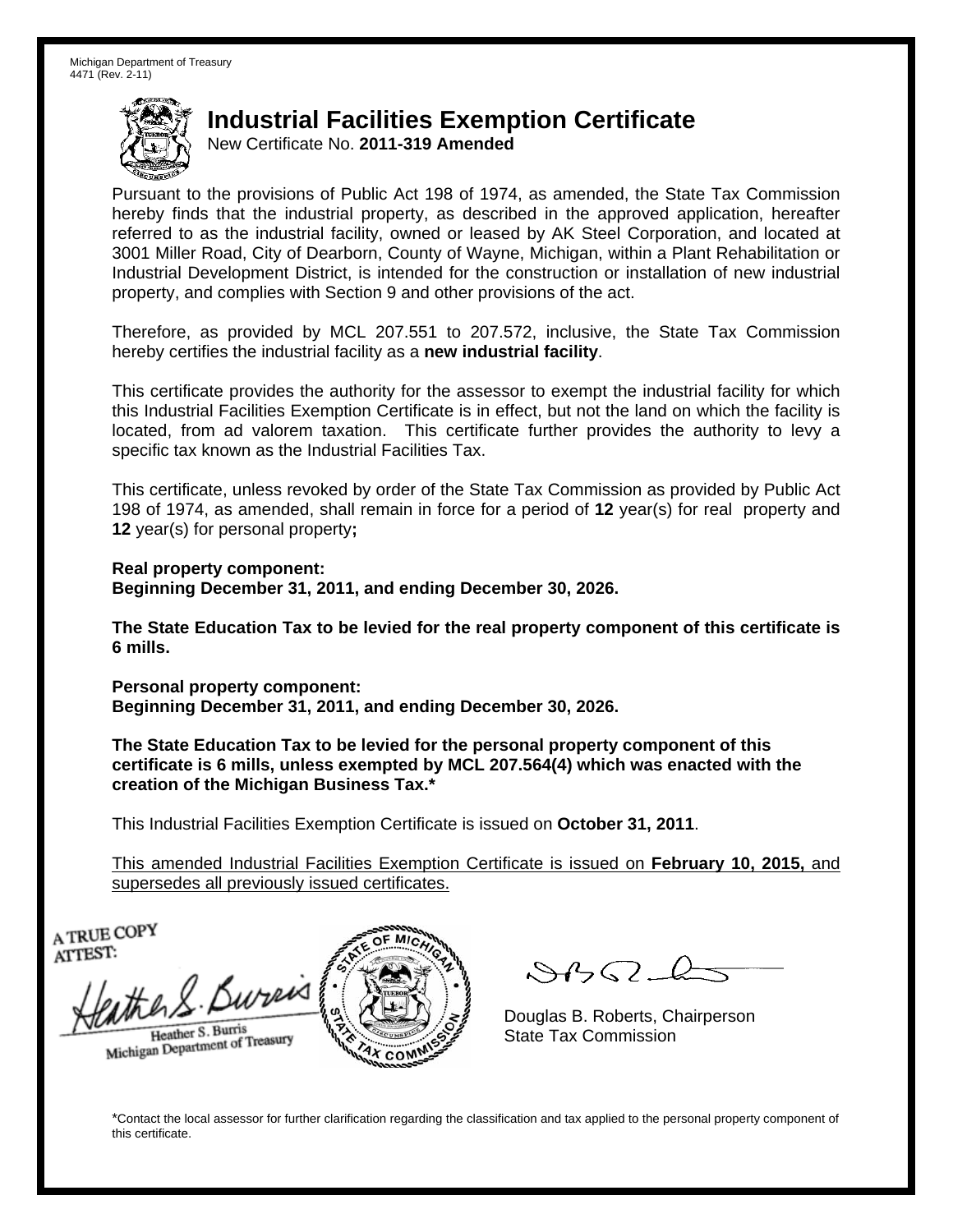

R. KEVIN CLINTON STATE TREASURER

RICK SNYDER GOVERNOR

February 18, 2015

David DeYoung Shape Corp. 1900 Hayes Street Grand Haven, MI 49417

Dear Sir/Madam:

Pursuant to the requirements of Public Act 198 of 1974, as amended, the State Tax Commission (Commission) has issued an amended Industrial Facility Exemption Certificate numbered 2007-426, to Shape Corp., located in City of Grand Haven, Ottawa County. This revised certificate was issued on February 10, 2015.

The investment amounts approved are as follows:

Real Property: \$699,053 Personal Property: \$0

The State Education Tax to be levied for this certificate is 6 mills.

In accordance with MCL 24.304, the local unit of government or applicant has sixty days from the date of this letter to request a hearing to correct an error contained in the enclosed certificate.

Notification of completion of this project shall be filed with the Commission within 30 days of project completion. Within 90 days of project completion, a report of final costs shall be filed with the assessing officer of the local unit and the Commission.

If you have further questions regarding the issuance of this industrial facility exemption certificate, please call 517-373-3302.

Sincerely,

Kelli-Sorr

Kelli Sobel, Executive Director State Tax Commission

Enclosure cc: Michael R. Galligan, Assessor, City of Grand Haven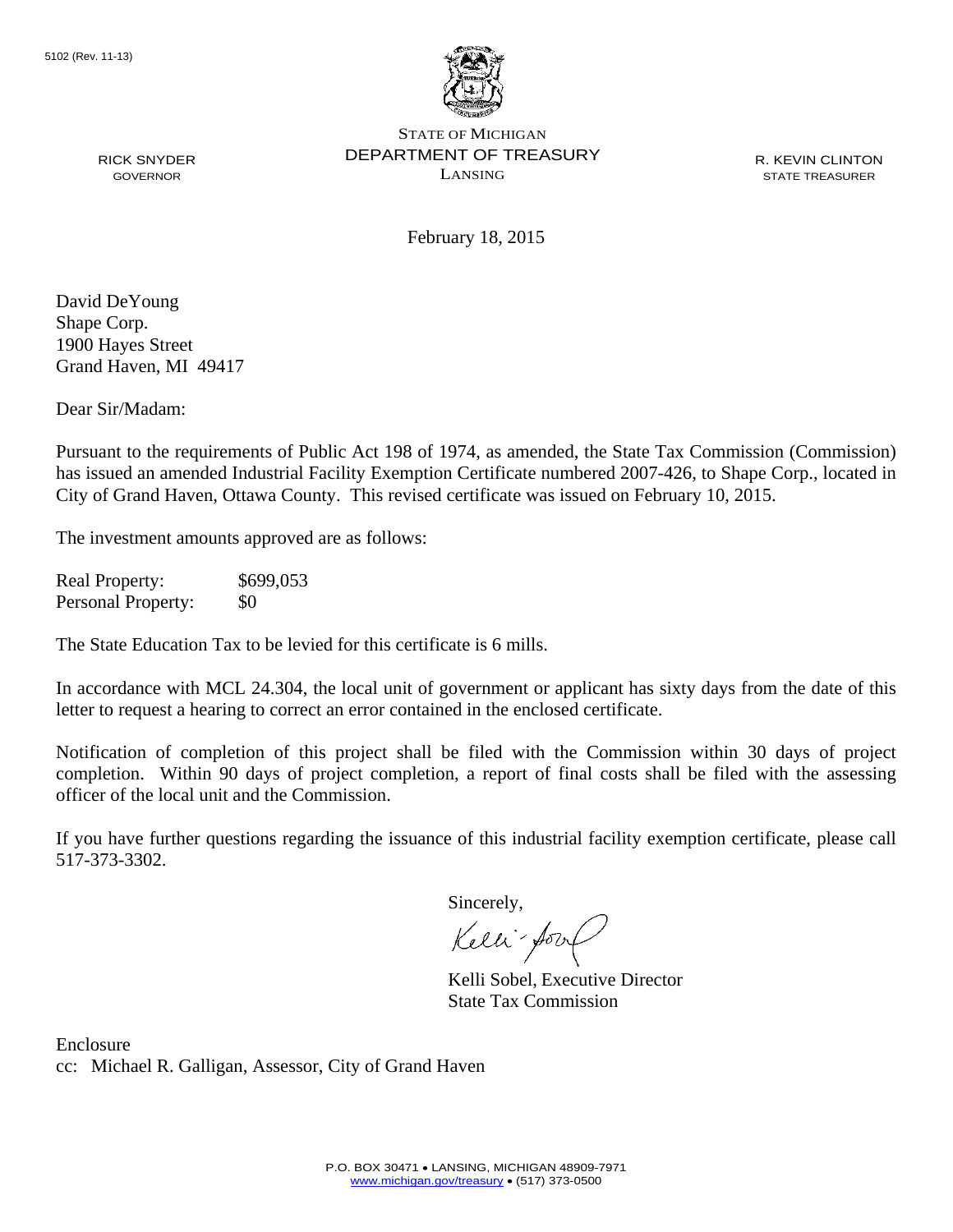New Certificate No. **2007-426 Amended**

Pursuant to the provisions of Public Act 198 of 1974, as amended, the State Tax Commission hereby finds that the industrial property, as described in the approved application, hereafter referred to as the industrial facility, owned or leased by Shape Corp., and located at 1845 Industrial Drive, City of Grand Haven, County of Ottawa, Michigan, within a Plant Rehabilitation or Industrial Development District, is intended for the construction or installation of new industrial property, and complies with Section 9 and other provisions of the act.

Therefore, as provided by MCL 207.551 to 207.572, inclusive, the State Tax Commission hereby certifies the industrial facility as a **new industrial facility**.

This certificate provides the authority for the assessor to exempt the industrial facility for which this Industrial Facilities Exemption Certificate is in effect, but not the land on which the facility is located, from ad valorem taxation. This certificate further provides the authority to levy a specific tax known as the Industrial Facilities Tax.

This certificate, unless revoked by order of the State Tax Commission as provided by Public Act 198 of 1974, as amended, shall remain in force for a period of **12** year(s) for real property and **0** year(s) for personal property**;** 

**Real property component: Beginning December 31, 2007, and ending December 30, 2019.** 

**The State Education Tax to be levied for the real property component of this certificate is 6 mills.**

This Industrial Facilities Exemption Certificate is issued on **December 20, 2007**.

This amended Industrial Facilities Exemption Certificate is issued on **February 10, 2015,** and supersedes all previously issued certificates.

A TRUE COPY ATTEST:

the S. Bureis

Heather S. Burris Heather S. Buris<br>Michigan Department of Treasury



 $\mathcal{S}4\mathcal{G}$ 

Douglas B. Roberts, Chairperson State Tax Commission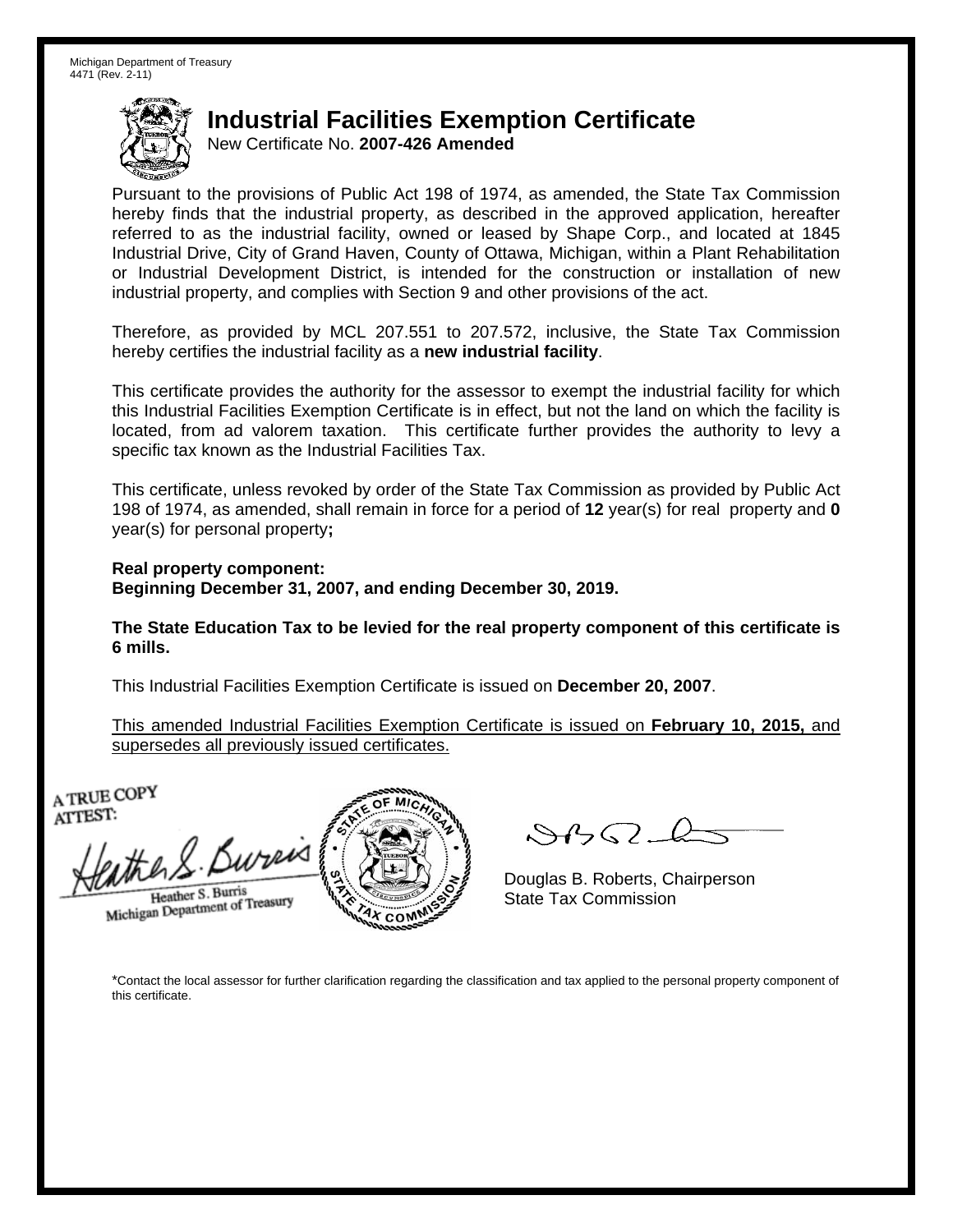

R. KEVIN CLINTON STATE TREASURER

February 18, 2015

Michael R Clover Lacks Exterior Trim System 5460 Cascade Road SE Grand Rapids, MI 49546

RICK SNYDER GOVERNOR

Dear Sir/Madam:

Pursuant to the requirements of Public Act 198 of 1974, as amended, the State Tax Commission (Commission) has issued an amended Industrial Facility Exemption Certificate numbered 2004-155A, to Lacks Exterior Trim System, located in Cascade Charter Township, Kent County. This revised certificate was issued on February 10, 2015.

The investment amounts approved are as follows:

Real Property: \$300,000 Personal Property: \$0

The State Education Tax to be levied for this certificate is 6 mills.

In accordance with MCL 24.304, the local unit of government or applicant has sixty days from the date of this letter to request a hearing to correct an error contained in the enclosed certificate.

Notification of completion of this project shall be filed with the Commission within 30 days of project completion. Within 90 days of project completion, a report of final costs shall be filed with the assessing officer of the local unit and the Commission.

If you have further questions regarding the issuance of this industrial facility exemption certificate, please call 517-373-3302.

Sincerely,

Kelli-fort

Kelli Sobel, Executive Director State Tax Commission

Enclosure cc: Roger Alan McCarty, Assessor, Cascade Charter Township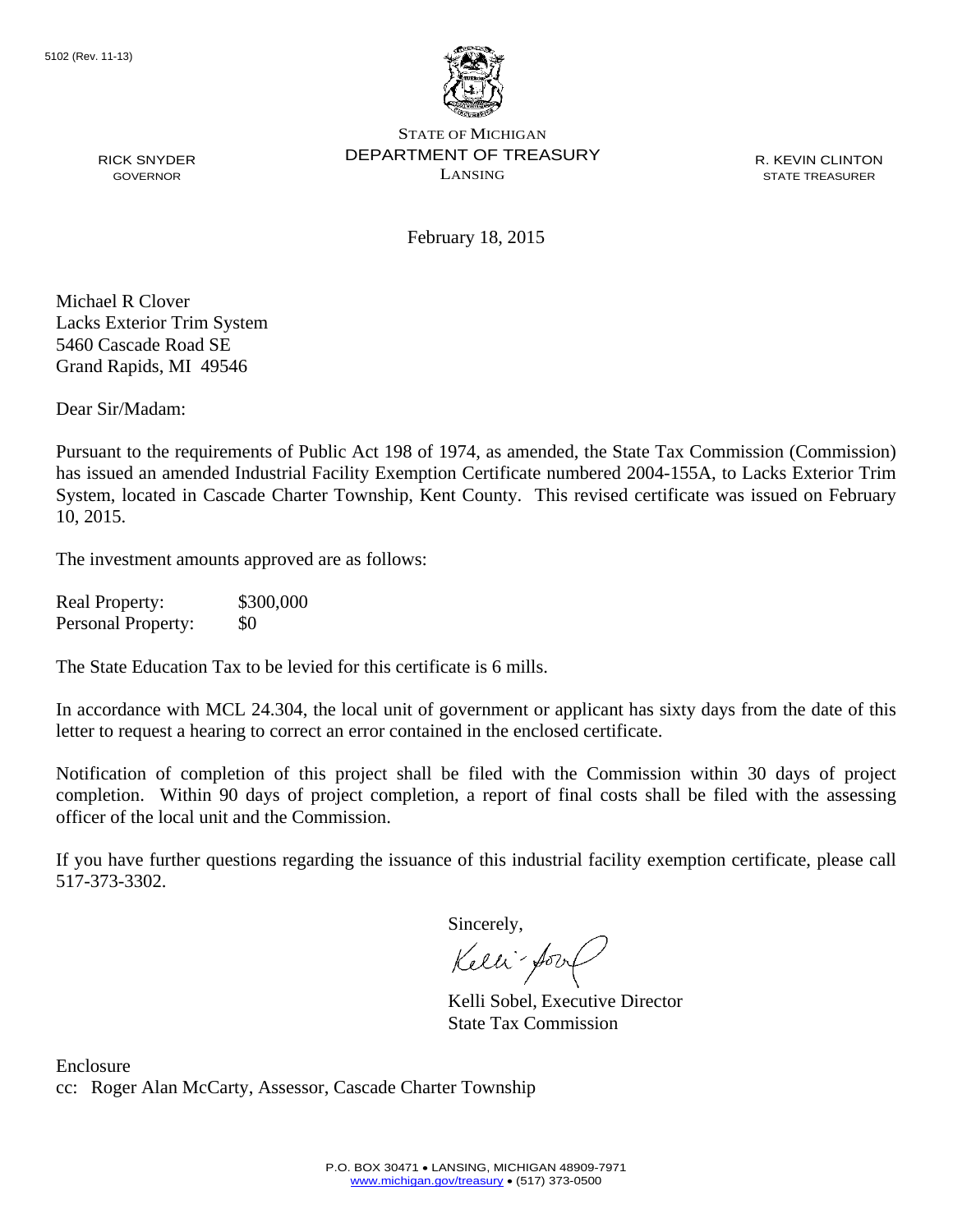New Certificate No. **2004-155A Amended**

Pursuant to the provisions of Public Act 198 of 1974, as amended, the State Tax Commission hereby finds that the industrial property, as described in the approved application, hereafter referred to as the industrial facility, owned or leased by Lacks Exterior Trim System, and located at 5300 Patterson Avenue SE, Cascade Charter Township, County of Kent, Michigan, within a Plant Rehabilitation or Industrial Development District, is intended for the construction or installation of new industrial property, and complies with Section 9 and other provisions of the act.

Therefore, as provided by MCL 207.551 to 207.572, inclusive, the State Tax Commission hereby certifies the industrial facility as a **new industrial facility**.

This certificate provides the authority for the assessor to exempt the industrial facility for which this Industrial Facilities Exemption Certificate is in effect, but not the land on which the facility is located, from ad valorem taxation. This certificate further provides the authority to levy a specific tax known as the Industrial Facilities Tax.

This certificate, unless revoked by order of the State Tax Commission as provided by Public Act 198 of 1974, as amended, shall remain in force for a period of **12** year(s) for real property and **0** year(s) for personal property**;** 

**Real property component: Beginning December 31, 2004, and ending December 30, 2016.** 

**The State Education Tax to be levied for the real property component of this certificate is 6 mills.**

This Industrial Facilities Exemption Certificate is issued on **September 14, 2004**.

This amended Industrial Facilities Exemption Certificate is issued on **February 10, 2015,** and supersedes all previously issued certificates.

A TRUE COPY ATTEST:

He R. Bureis Heather S. Burris

Heather S. Burns<br>Michigan Department of Treasury



 $84562 - 6$ 

Douglas B. Roberts, Chairperson State Tax Commission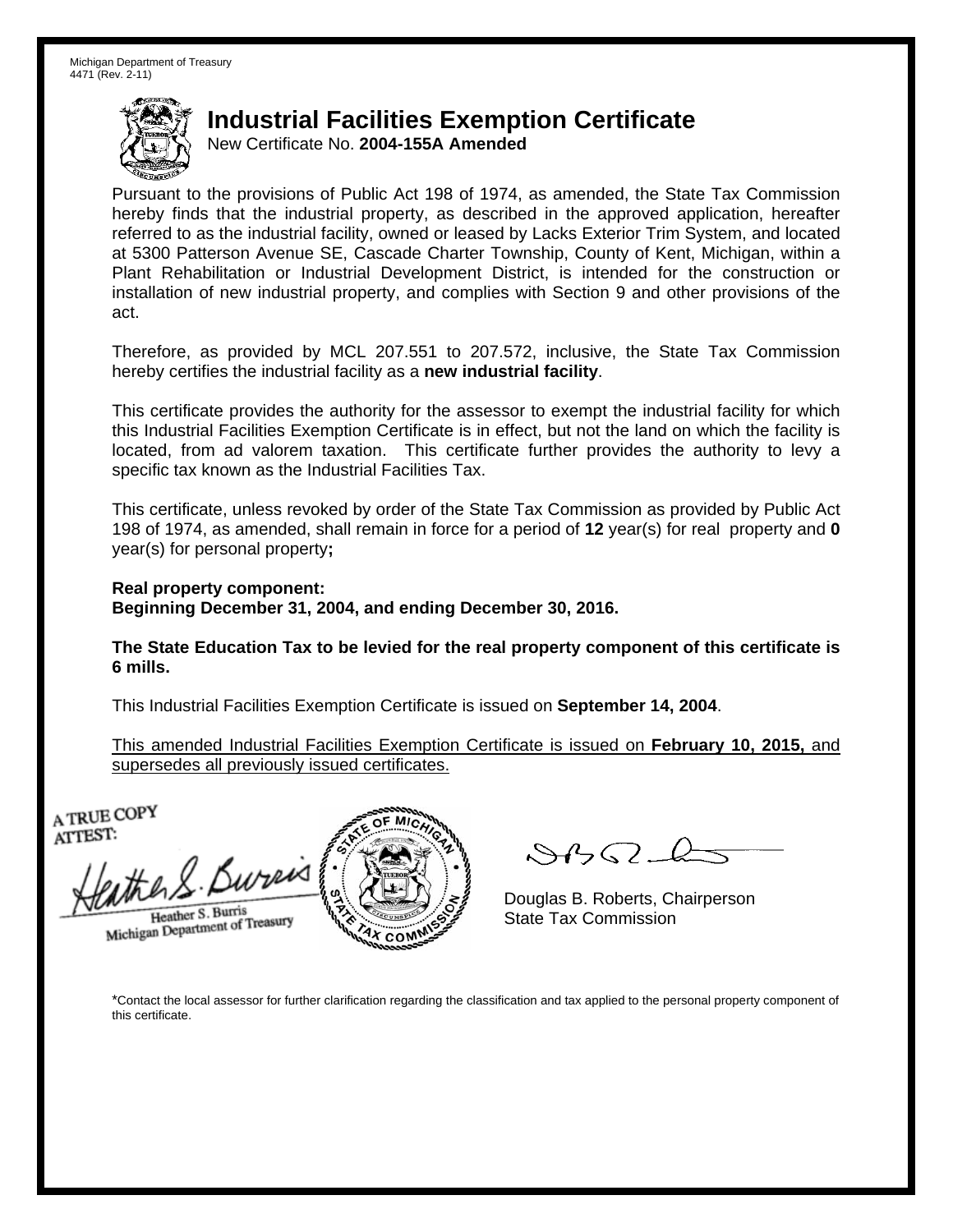

R. KEVIN CLINTON STATE TREASURER

February 18, 2015

Richard Vesta JBS Plainwell, Inc. 1770 Promontory Circle Greeley, CO 80634

RICK SNYDER GOVERNOR

Dear Sir/Madam:

Pursuant to the requirements of Public Act 198 of 1974, as amended, the State Tax Commission (Commission) has issued an amended Industrial Facility Exemption Certificate numbered 2010-273, to JBS Plainwell, Inc., located in Gun Plain Charter Township, Allegan County. This revised certificate was issued on February 10, 2015.

The investment amounts approved are as follows:

| <b>Real Property:</b>     | \$20,714,924 |
|---------------------------|--------------|
| <b>Personal Property:</b> | \$36,804,115 |

The State Education Tax to be levied for this certificate is 3 mills.

In accordance with MCL 24.304, the local unit of government or applicant has sixty days from the date of this letter to request a hearing to correct an error contained in the enclosed certificate.

Notification of completion of this project shall be filed with the Commission within 30 days of project completion. Within 90 days of project completion, a report of final costs shall be filed with the assessing officer of the local unit and the Commission.

If you have further questions regarding the issuance of this industrial facility exemption certificate, please call 517-373-3302.

Sincerely,

Kelli-Sort

Kelli Sobel, Executive Director State Tax Commission

Enclosure cc: Jenann L. Pearson, Assessor, Gun Plain Charter Township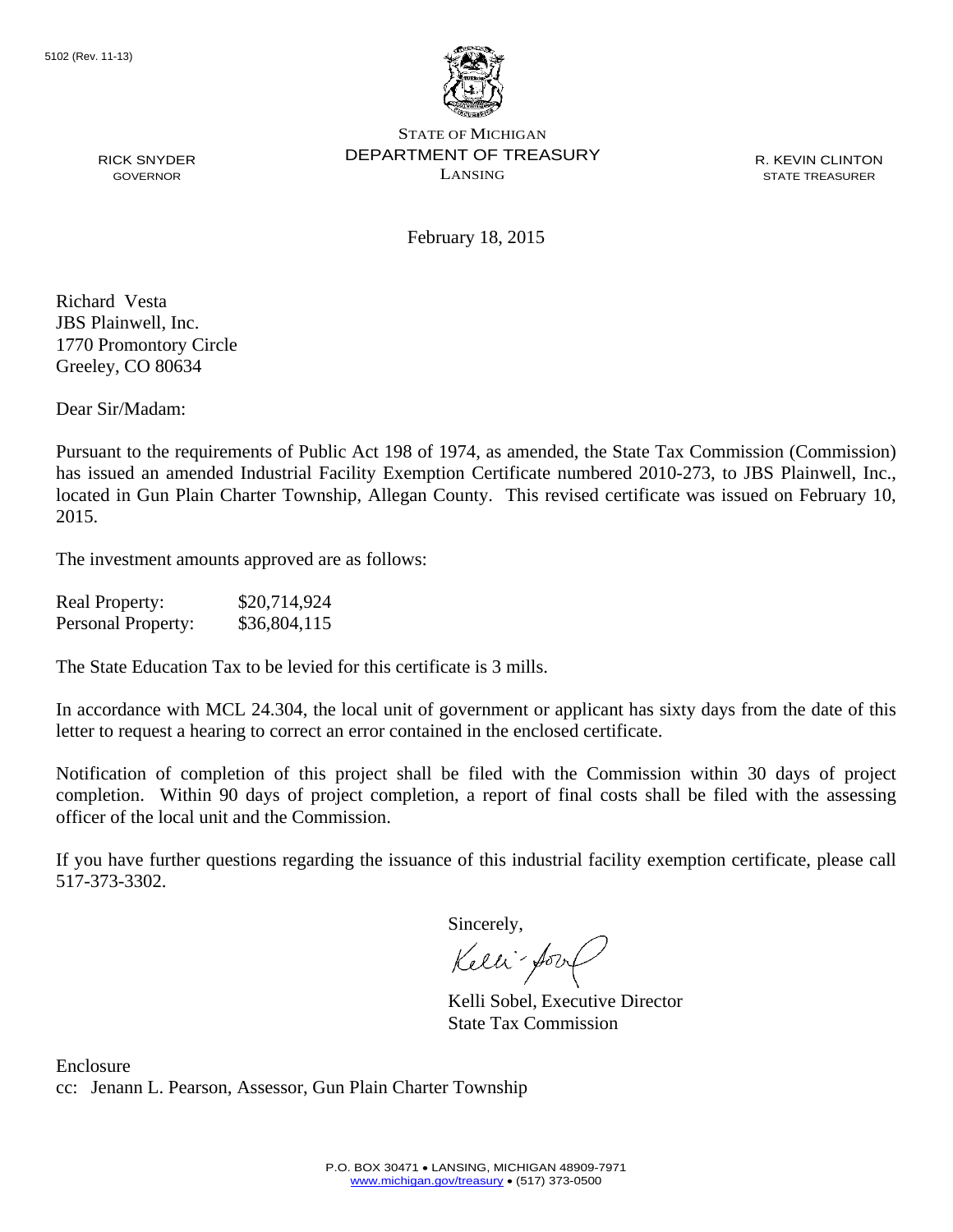New Certificate No. **2010-273 Amended**

Pursuant to the provisions of Public Act 198 of 1974, as amended, the State Tax Commission hereby finds that the industrial property, as described in the approved application, hereafter referred to as the industrial facility, owned or leased by JBS Plainwell, Inc., and located at 11 Eleventh St., Gun Plain Charter Township, County of Allegan, Michigan, within a Plant Rehabilitation or Industrial Development District, is intended for the construction or installation of new industrial property, and complies with Section 9 and other provisions of the act.

Therefore, as provided by MCL 207.551 to 207.572, inclusive, the State Tax Commission hereby certifies the industrial facility as a **new industrial facility**.

This certificate provides the authority for the assessor to exempt the industrial facility for which this Industrial Facilities Exemption Certificate is in effect, but not the land on which the facility is located, from ad valorem taxation. This certificate further provides the authority to levy a specific tax known as the Industrial Facilities Tax.

This certificate, unless revoked by order of the State Tax Commission as provided by Public Act 198 of 1974, as amended, shall remain in force for a period of **12** year(s) for real property and **12** year(s) for personal property**;** 

**Real property component: Beginning December 31, 2010, and ending December 30, 2025.** 

**The State Education Tax to be levied for the real property component of this certificate is 3 mills.**

**Personal property component: Beginning December 31, 2010, and ending December 30, 2025.** 

**The State Education Tax to be levied for the personal property component of this certificate is 3 mills, unless exempted by MCL 207.564(4) which was enacted with the creation of the Michigan Business Tax.\***

This Industrial Facilities Exemption Certificate is issued on **December 20, 2010**.

This amended Industrial Facilities Exemption Certificate is issued on **February 10, 2015,** and supersedes all previously issued certificates.

A TRUE COPY ATTEST:

the S. Bureis Heather S. Burris

Heather S. Burns<br>Michigan Department of Treasury



 $\mathcal{A}(\mathcal{C})$ 

Douglas B. Roberts, Chairperson State Tax Commission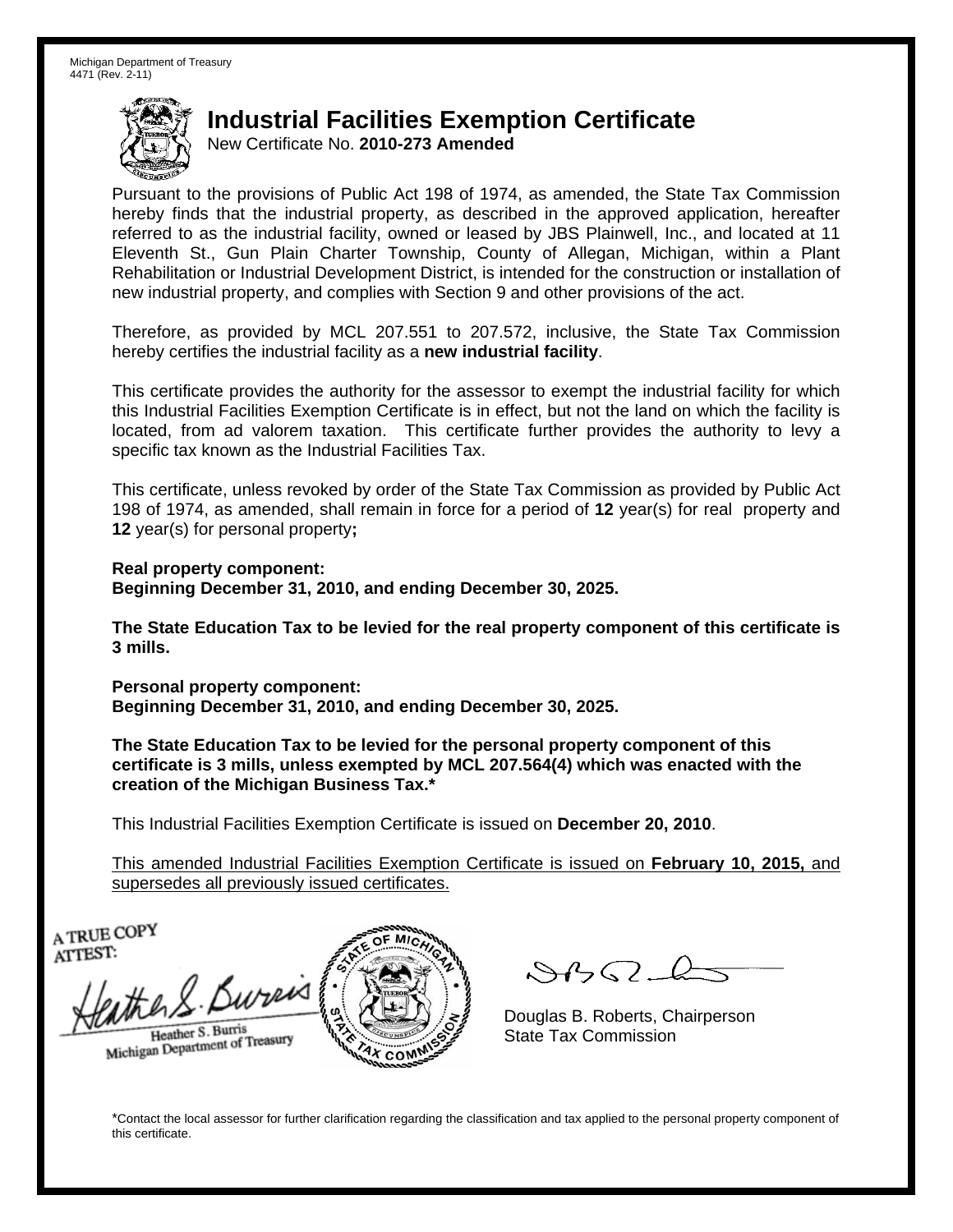

R. KEVIN CLINTON STATE TREASURER

February 18, 2015

Steven Laten Alro Riverside, LLC 3100 East High Street Jackson, MI 49203

RICK SNYDER GOVERNOR

Dear Sir/Madam:

Pursuant to the requirements of Public Act 198 of 1974, as amended, the State Tax Commission (Commission) has issued an amended Industrial Facility Exemption Certificate numbered 2012-123, to Alro Riverside, LLC, located in City of Jackson, Jackson County. This revised certificate was issued on February 10, 2015.

The investment amounts approved are as follows:

Real Property: \$914,458 Personal Property: \$575,000

The State Education Tax to be levied for this certificate is 6 mills.

In accordance with MCL 24.304, the local unit of government or applicant has sixty days from the date of this letter to request a hearing to correct an error contained in the enclosed certificate.

Notification of completion of this project shall be filed with the Commission within 30 days of project completion. Within 90 days of project completion, a report of final costs shall be filed with the assessing officer of the local unit and the Commission.

If you have further questions regarding the issuance of this industrial facility exemption certificate, please call 517-373-3302.

Sincerely,

Kelli-Sorr

Kelli Sobel, Executive Director State Tax Commission

Enclosure cc: David W. Taylor, Assessor, City of Jackson